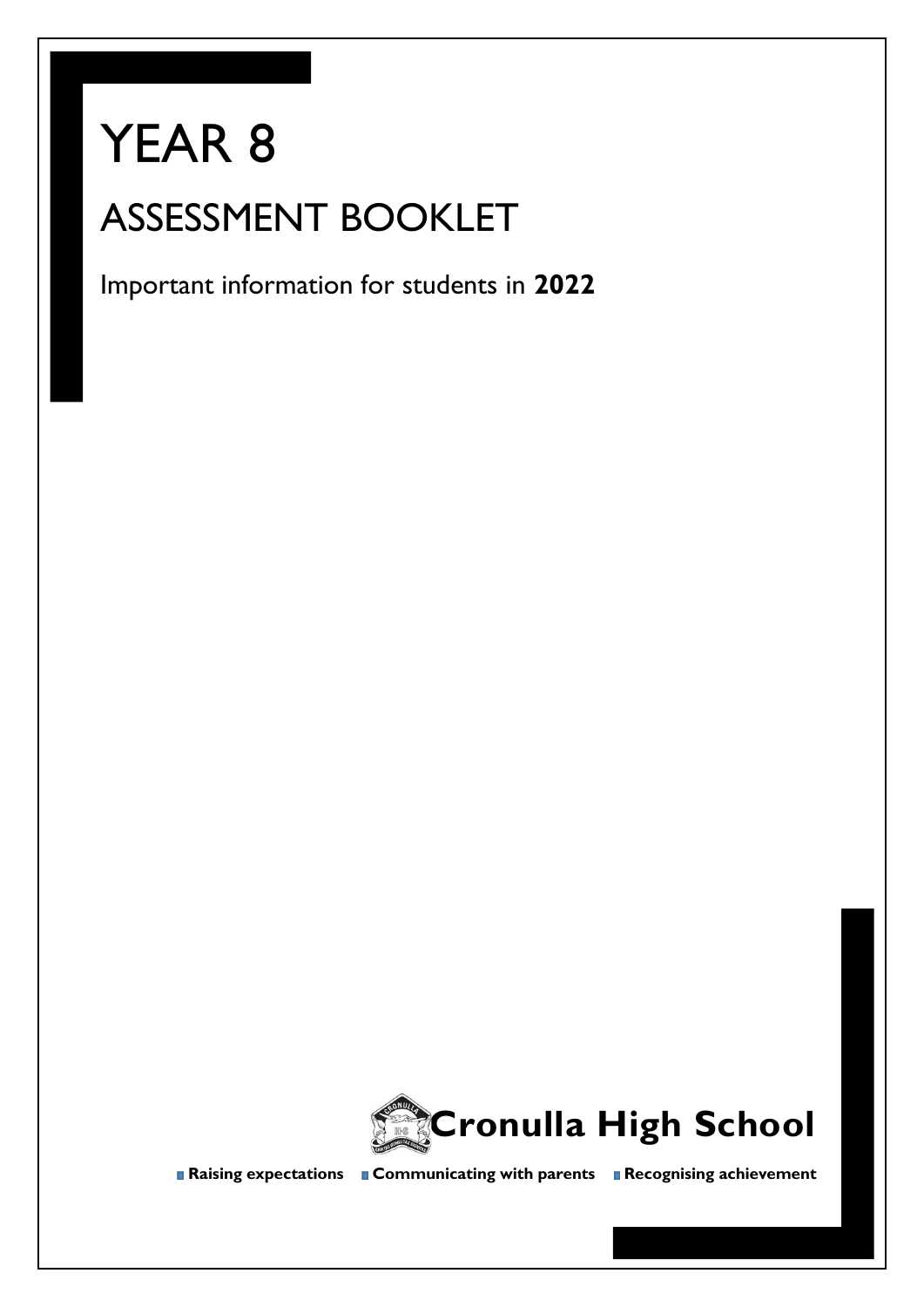# **TABLE OF CONTENTS**

| PERSONAL DEVELOPMENT, HEALTH AND PHYSICAL EDUCATION 2022 21 |
|-------------------------------------------------------------|
|                                                             |
|                                                             |
|                                                             |
|                                                             |
|                                                             |
|                                                             |
|                                                             |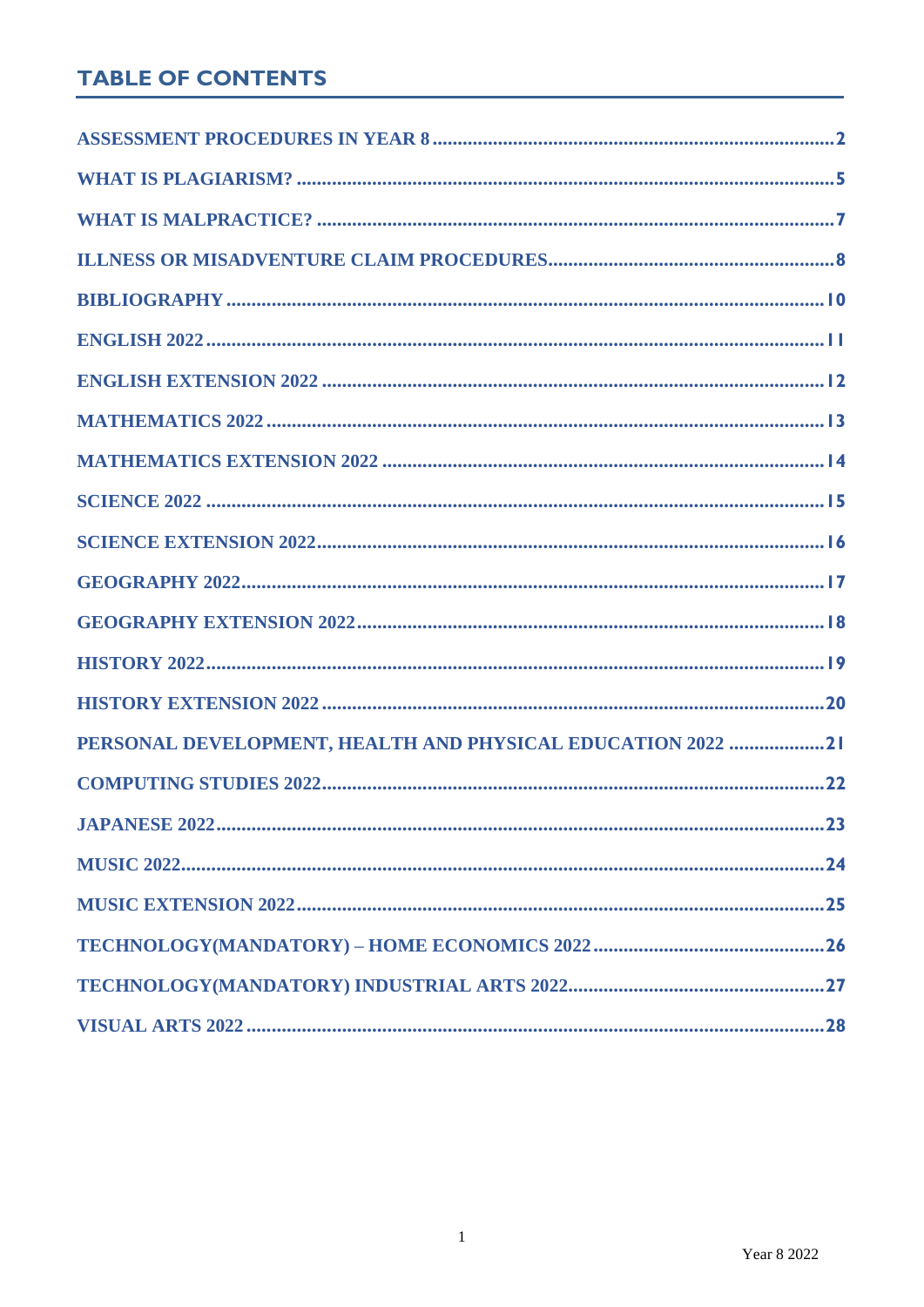## <span id="page-2-0"></span>**WHAT IS ASSESSMENT?**

Assessment is the process of identifying, gathering and interpreting information about students learning. The central purpose of assessment is to provide information on student achievement as well as to set the direction for ongoing learning programs. Formal assessment tasks are used across all subjects so as to provide a basis for comparing evidence of a student's achievements both against other students and predetermined levels of achievement.

## **WHEN WILL I BE ASSESSED?**

- Assessment can commence from the beginning of the school year.
- This is a program of dates to be followed, which outlines the *approximate weeks* when assessment tasks are due.
- At least 10 school days' notice will be given of the **specific date** that an assessable task is to be either submitted for marking or will take place. Circumstances may arise that will lead to a change in the due date for an assessment task. In this case, teachers would give students appropriate notice of any change in date.
- **EXECTS Assessment Week -** During predetermined Assessment Weeks for each year, you will sit a number of exams or assessment tasks. Assessment Week dates are published in the school ediary and school calendar every year.

## **TO WHOM AND WHEN DO I SUBMIT MY ASSESSMENT TASK?**

Your class teacher, at a time designated by the class teacher on or before the **day the task is due.** If your teacher is away that day, you must submit it to the Head Teacher of that subject. You must *only* hand in the tasks/assignments to your **Class teacher or Head Teacher** of the relevant faculty. If for any reason both are absent on the day then the task is to be submitted to a Deputy Principal.

# **WHAT HAPPENS IF I AM ABSENT WHEN THE ASSESSMENT TASK IS SET?**

It is **your responsibility** to find out if a task has been set during your absence. **No variation to the due date will apply** to students who were away on the date the assignment was set. Students are urged to check e-diary daily, see their teachers immediately upon their return to be advised of missed work and to implement a buddy system so as to be informed of tasks issued in absentia.

## **WHAT IF I DO NOT COMPLETE ASSESSMENT TASKS?**

The school expects that all students will *complete all assessment tasks* and that they will *complete them on time*. Where this does not happen the student should advise the subject teacher and Head Teacher as a matter of urgency.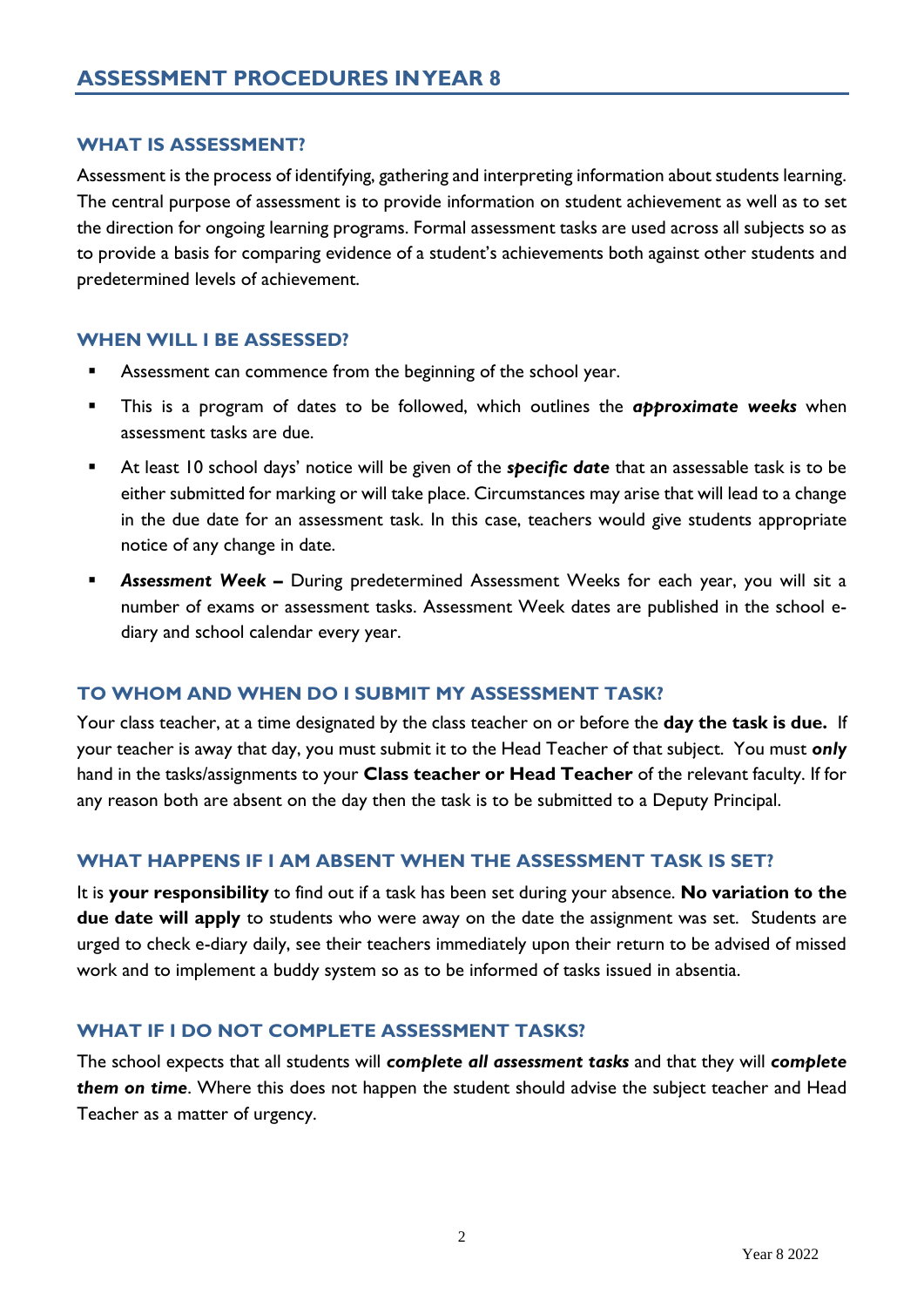In Year 8, if an assessment task is not submitted for marking by the due date and stated time, a **sliding penalty scale** will be applied to the assessment mark awarded.

A penalty of 20% of the awarded marks for that task will be applied for each school day, after the due date, that the assessment task is submitted for marking. For example, if an assessment task is submitted one school day late, a penalty of 20% will be applied. If the task is submitted three school days late, a penalty of 60% will be applied. If a task is submitted five or more school days late, no credit for that task will be given towards a student's overall assessment.

**Where a student is absent for an in class assessment task, they will receive zero for the task until they have completed satisfactorily the necessary illness and misadventure claim procedures. Please note it is not automatic that the student will receive any concession for their absence.**

# **WHAT HAPPENS IF I AM ABSENT WHEN AN ASSESSMENT TASK IS ON OR DUE?**

The school must be contacted on the day of the task (Ph: 9523 4017) to inform the subject teacher of the student's absence. Any student who is absent without an acceptable reason **will be** given zero for that task. If the absence was unavoidable and the student believes that they should still receive credit for the assessment task then they should submit an **Illness or Misadventure Claim form, with supporting evidence that makes clear the illness or the misadventure that prevented the student attending.** A general note from home is unlikely to be considered sufficient. For an illness a medical certificate is required. For misadventure, evidence of the misadventure that prevented attendance is required.

The Illness or Misadventure claim form must be submitted to the Head Teacher within 3 school days of the date the task falls due or within 3 school days from when the student first returns to school. In the event the Head Teacher is absent, the form must be submitted to the front office for placement in the Head Teacher's pigeon hole.

In the case of a prolonged unavoidable absence, where an illness or misadventure claim is upheld, a substitute task may need to be set to ensure fairness to all concerned.

## **Other circumstances that need to be noted include:**

- Where a student has **prior knowledge of an absence** (e.g. due to a family holiday, scheduled medical reasons) **the student must submit a written application (Illness or Misadventure Claim form) before the absence,** to the Head Teacher of the relevant subject. It is not automatic that any concession will be given. Each application will be judged entirely on its own merit. A substitute assessment task may be arranged.
- It is expected that students will attend all timetabled lessons, including study periods, on the day of an assessment task whether it be an in class task or a hand in task. Where a student is absent **during periods prior to the task** and on the same day as the task, a 20% penalty of the awarded marks will be applied to marks received.
- Any student arriving to school late on the day of the task will be considered to be seeking to gain an unfair advantage and in the absence of substantiated and justified reasons, a 20% penalty of the awarded marks will be imposed.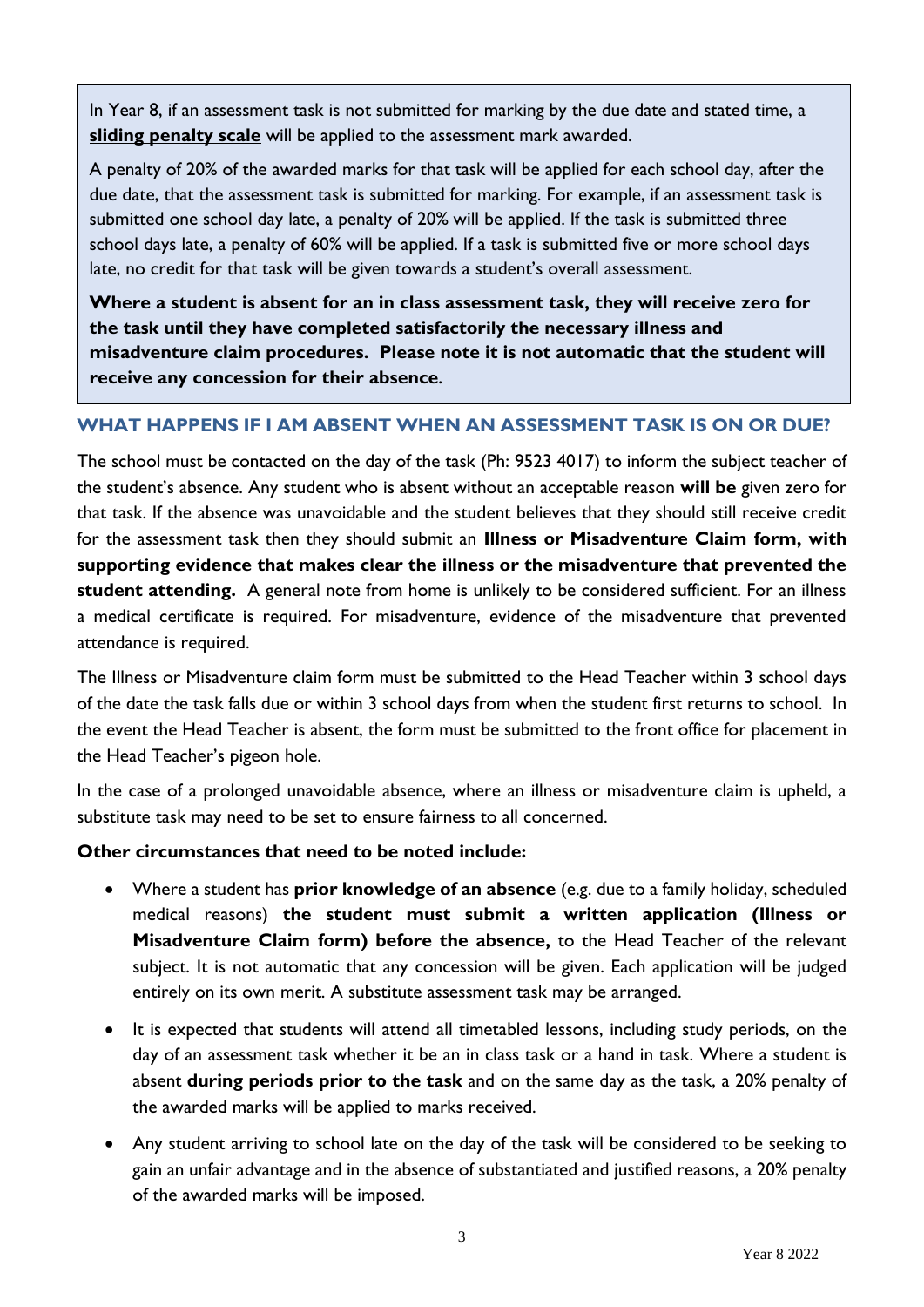- A student who truants from a class while at school on the day an assessment task is being undertaken or submitted will be considered in the same manner and a 20% penalty of the awarded marks available will be imposed.
- Any student found to be preparing for an assessment task in another class while at school on the day an assessment task is being undertaken or submitted will be considered to be seeking an unfair advantage and a 20% penalty of the awarded marks will be imposed.
- If a student is absent from school on the due date of an assessment task because of a legitimate school activity (eg a sporting carnival, an excursion) the student must first notify the relevant Head Teacher and in the case of a hand in task negotiate an appropriate time for submission of the task **before the student attends the event**. In the case of an **in class task**, arrangements for the completion of the task must be made with the relevant Head Teacher **before** attending the event.

If circumstances exist where the student feels they have been unfairly disadvantaged in some way by this rule they may appeal to the Principal in writing.

Students can expect to sit for any missed 'in class' assessment task on their first timetabled lesson back, or at a time negotiated between the class teacher and the student.

Where a student **has failed to complete a formal assessment task, made a non-serious attempt at an assessment task and/or incurred any loss of marks due to late submitting of the task,** a Parent Advice letter will be sent home by the class teacher.

# **GRADES FOR SCHOOL REPORTS**

The table below indicates the final assessment mark required for the allocation of grades for the school reports.

| <b>Final Grade</b> |
|--------------------|
| A - 100 to 85      |
| $B - 84$ to 70     |
| $C - 69$ to 50     |
| $D - 49$ to 30     |
| E - 29 to 0        |
|                    |

## **ASSESSMENT WEEKS**

| Term 2 | Weeks 5&6 |
|--------|-----------|
| Term 4 | Weeks 485 |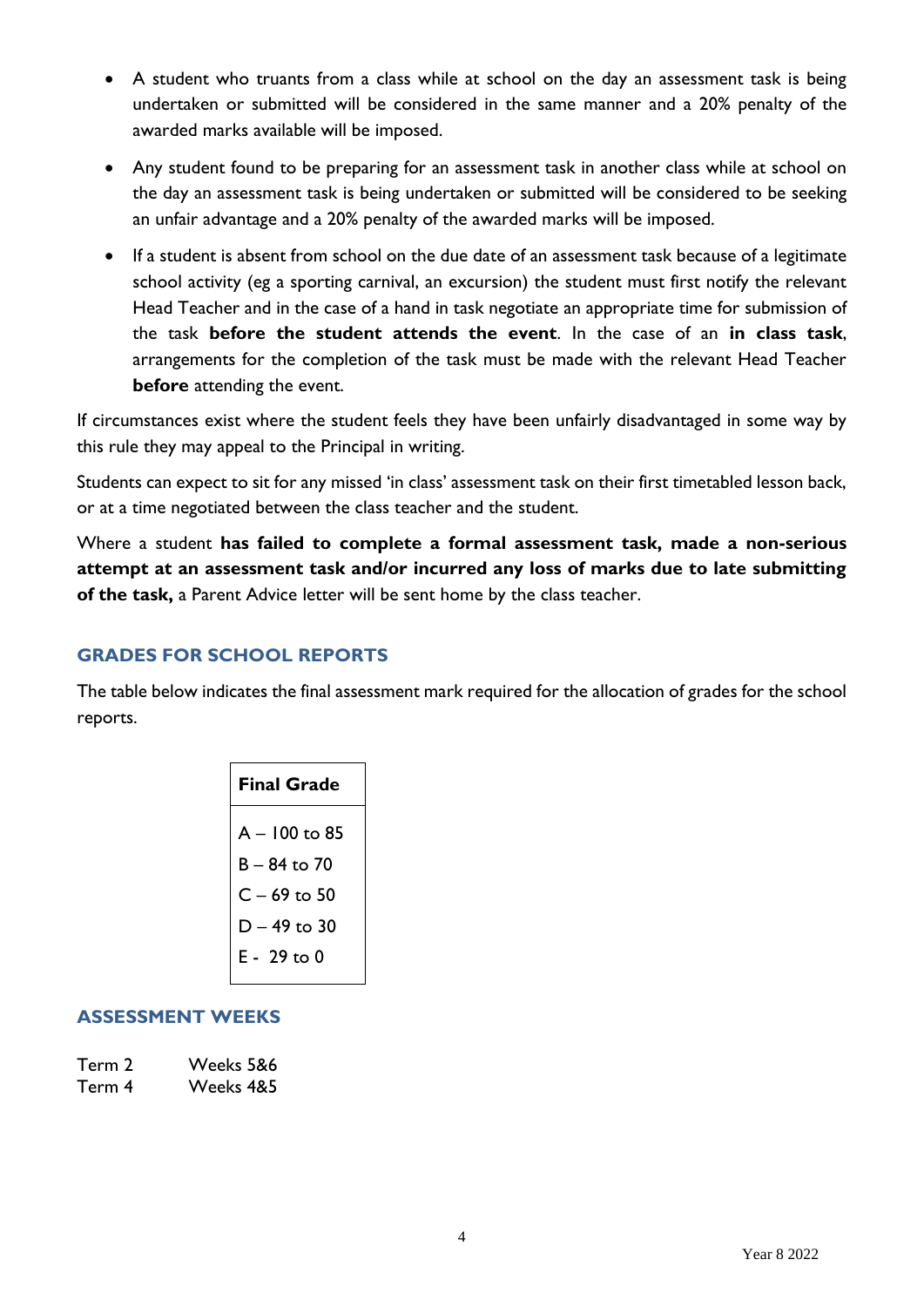# <span id="page-5-0"></span>**WHAT IS PLAGIARISM?**

**Plagiarism is a form of theft**. Plagiarism is the taking or imitation of another person's ideas and manner of expressing them and presenting them as one's own. That is, plagiarism is copying other people's work or taking another's ideas and using them without appropriate acknowledgement.

## **What is NOT acceptable**

- Copying parts (phrases, sentences, paragraphs etc) out of books, short stories, newspapers, encyclopedias, internet sites, and other students' work.
- Using other people's ideas without correct acknowledgement (see below).
- Quoting without providing acknowledgement (see below).
- **E** Submitting work that has been written by someone else, such as a tutor, parent or friend, or which has had more than reasonable input from someone else.

## **What IS acceptable**

- Using published texts short stories, essays, poems, and media items etc as MODELS for your own writing. A model shows you the structure and type of language that is appropriate for a particular form of writing. You make use of the model to show you HOW something is done; the content and expression must be your own.
- Borrowing ideas for creative writing you must acknowledge your source which has inspired you. This is often what writers do at the beginning of novels to show where their inspiration came from.
- Editing assistance all good writers have good editors who suggest ways of making their writing better. This advice can be about ideas, expression, structure etc. However, an editor does NOT make these changes – the writer does if he or she agrees with them. You are welcome to use parents, friends, teachers as editors to ADVISE you but they must NOT do the work for you.

## **How do I avoid it?**

The full proof way to avoid plagiarism is to include ALL sources of information in a reference list (bibliography) at the end of your assignment. In-text citations are not necessary for Years 7-10.

Always cite the following; Internet, Magazines and Newspapers, Books, Music, TV programs and films, Interviews, Maps, Summaries, other student's work and other people's ideas.

Requirements and guidelines are set out below and are also available on Cronulla HS Library Moodle page under "Referencing and Bibliographies".

## **Prevent Plagiarism – create a bibliography Guidelines**

A general guide for the number of resources is **1 per 100 words** of the assignment. Resources must be from a variety of sources.

Junior (Years 7-10) Bibliographies need to be **listed alphabetically**. They may contain subheadings for each source, for example, "Book", "Website", "Media" etc. Each citation must be in correct **APA format** (see samples on Library Moodle page)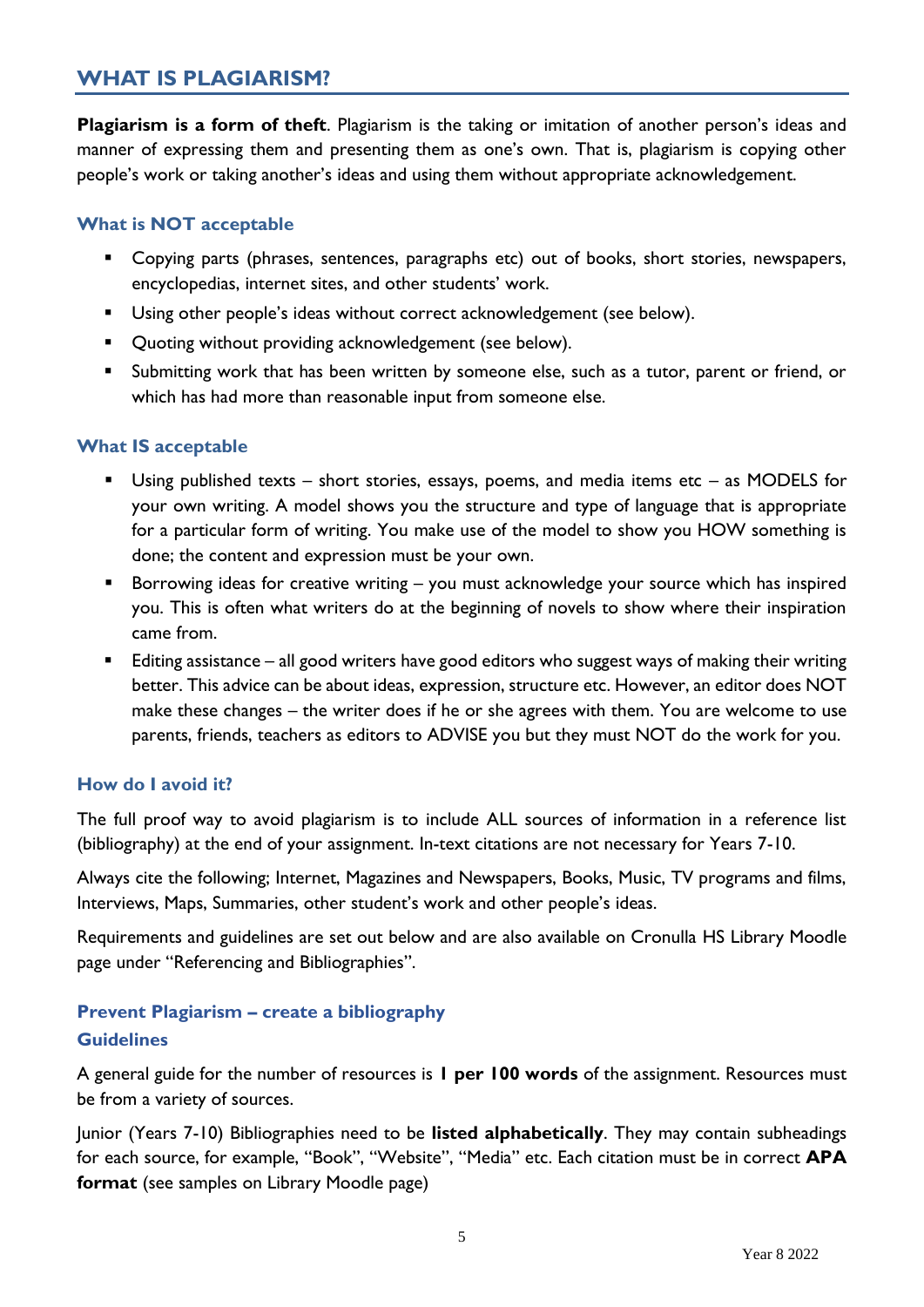## **Referencing tools available within the school**

## **Library Moodle → Referencing and Bibliographies**

- Student samples both Junior and Senior
- Full Referencing Guide for all text types
- Cite This For Me Online Bibliography building tool

## **School website → Learning → Library**

#### *Cite This For Me* **–**

*Cite This For Me* is an intuitive bibliography building tool, creating citations for referencing lists online that can be easily transferred to a student's referencing list. **APA** formatting must be selected. For books, an efficient method is by entering the ISBN number found on the library enquiry tool or book into the search bar. Take note of the manual entry mode for more obscure texts. A link for this can be found on Library Moodle under "Referencing and Bibliographies". For websites, the URL will be entered to generate the citation.

#### *Infobase Research database* **–**

For all research items sourced through Infobase, our subscription database, an **APA citation tab** is available under the article's title. When copying and pasting these citations from Infobase, the title of the resource needs to be manually italicised after pasting.

#### **Referencing formats**

At Cronulla HS, we use **APA** (American Psychology Association) referencing format. This format is most common in the first choice universities. It is important to select the **APA** option in Infobase and *Cite This For Me* to elicit the correct citation.

Some other referencing formats include Harvard, MLA and Chicago Manual of Style. Infobase, particularly, does not always offer an APA option. In these cases the source must be entered into Cite This For Me, available through the Library Moodle page. Some examples of APA formatted citations are below;

#### **Book**

• Lumby, J. (2001). *Who cares? The changing health care system.* Sydney, Australia: Allen & Unwin.

#### **Book chapter**

• McKenzie, H., Boughton, M., Hayes, L., & Forsyth, S. (2008). Explaining the complexities and value of nursing practice and knowledge. In I. Morley & M. Crouch (Eds.), *Knowledge as value: Illumination through critical prisms* (pp. 209-224). Amsterdam, Netherlands: Rodopi.

#### **Journal article**

• Boughton, M., & Halliday, L. (2008). A challenge to the menopause stereotype: Young Australian women's reflections of 'being diagnosed' as menopausal. *Health & Social Care in the Community, 16*(6), 565-572. http://dx.doi.org/10.1111/j.1365-2524.2008.00777

More examples of citation entries are available through Library Moodle under "Referencing and Bibliographies". A bibliography sample is included in this booklet.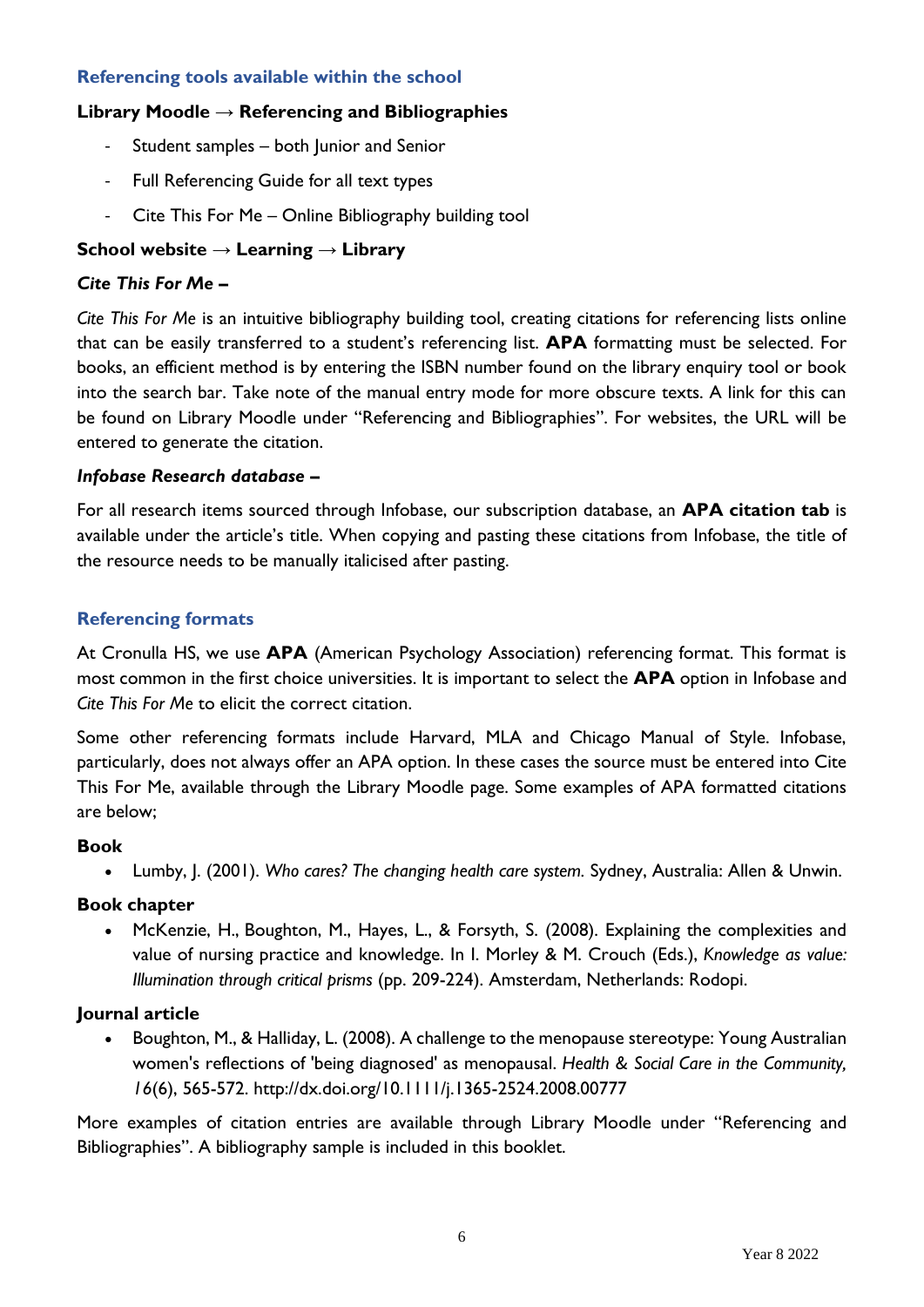## **How do I acknowledge quotations in my work?**

Quotations must have "quotation marks" around them followed by a basic in-text citation (i.e the name of the resource in brackets) stating where the quotation came from. This in-text citation will be developed further in senior years. At this stage, they are only needed to cite direct quotations.

For example,

Plagiarism, as Bryman notes, is 'a notoriously slippery notion.' (p.115)

Plagiarism is 'a notoriously slippery notion' (Bryman p. 115).

More examples and a complete guide to in-text citations may be found on the Library Moodle page under "Referencing and Bibliographies"

## **What happens if I Plagiarise in an Assessment Task?**

Penalties for plagiarism will depend on the amount of plagiarised material contained within the task. For example, if an entire essay has been plagiarised then zero will be awarded for that task. However, if only a certain section of the task has been plagiarised then only that part of the task will get zero. You will be only marked on the work that is your own and not taken from someone else. For example, if it is proven that you have plagiarised 50% of a task then you will only be marked on the 50% that you did yourself.

# <span id="page-7-0"></span>**WHAT IS MALPRACTICE?**

Any failure to comply with the rules as set out in this policy or of NESA will be judged to be malpractice. This will result in zero marks being awarded for the entire assessment task or definable parts of an assessment task as appropriate.

#### **Examples of malpractice may include, but are not limited to:**

- Copying someone else's work in part or in whole, and presenting it as your own
- Using material directly from books, journals, CDs or the internet without reference to the source. Refer to the appendix for more information.
- Building on the ideas of another person without reference to the source
- Buying, stealing or borrowing another person's work and presenting it as your own
- **E** Submitting work to which another person such as a parent, coach or subject expert has contributed substantially
- **E** Using words, ideas, designs or the workmanship of others in practical and performance tasks without appropriate acknowledgement
- **Paying someone to write or prepare material**
- **E** Breaching school examination rules
- **■** Using non-approved aides during an assessment task
- Contriving false explanations to explain work not submitted by the due date
- Assisting another student to engage in malpractice eg notifying them of details of a common task

In the event of malpractice, the relevant Faculty Head Teacher will investigate and issue an appropriate consequence. Students will be informed of this in writing through a Parent Advice Letter.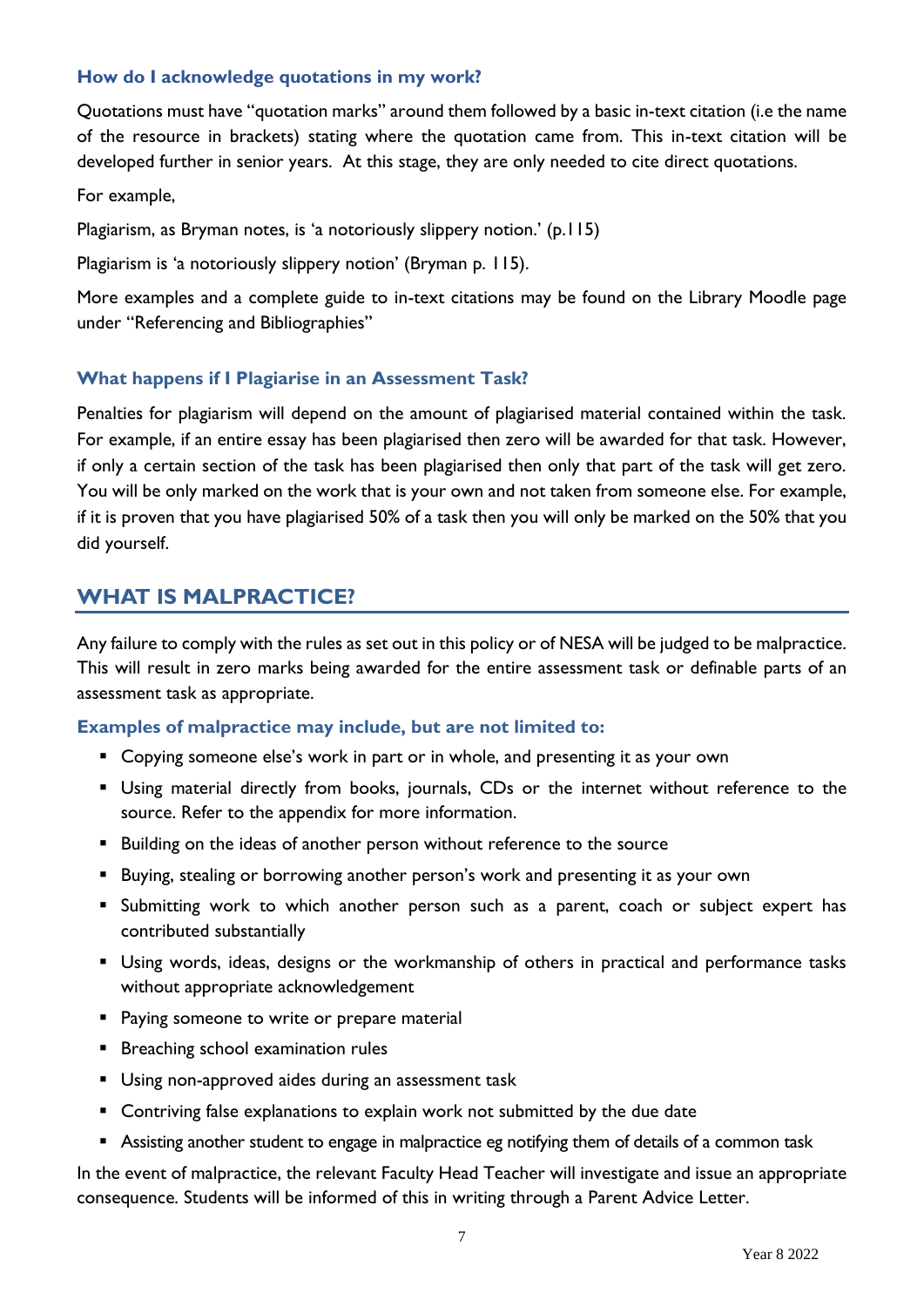# **ILLNESS OR MISADVENTURE CLAIM PROCEDURES**

<span id="page-8-0"></span>Collect and complete an "Illness or Misadventure Claim" form from the front office and submit it to the **Head Teacher** of the subject concerned.

Forms are also available online on the school's website.

**For an in class task students may be required to sit for the task on their first day back at school, or at a time that has been previously arranged with the class teacher.**

Any claim due to:

- 1. **Illness should be supported by a medical certificate (failure to provide a doctor's certificate may result in rejection of the claim) and submitted within 3 school days of when the student first returns to school.** The school should be contacted on or prior to the date of the task so the relevant Head Teacher can be informed. The medical certificate should specifically relate to the task and how the students' performance has or will be affected.
- 2. **Misadventure must be supported by appropriate and detailed documentation in support of the claim.**
- **3. Approved leave must be supported by attaching the Certificate of Exemption which will be provided by the Principal once the Application for Exemption has been approved.**

# **A Parent Advice Letter will be sent out if the above illness and misadventure claim procedures have not been followed.**

- Any claim against a zero mark or procedural arrangements associated with an assessment task must be completed within **three school days** of the return of the task.
- **E** Appeals must be submitted to the Head Teacher of the KLA concerned. The Principal, or nominee, will co-ordinate a committee to consider all aspects of the appeal.
- If an appeal is upheld, the committee may determine that an alternate task be sat or may authorise the use of an estimate based on other appropriate evidence.

Any dissatisfaction with the process should be referred to the Principal.

In **exceptional circumstances** where the completion of a substitute task is not reasonably possible, the Principal in consultation with the teacher and relevant Head Teacher may authorise the use of an estimate mark. The estimate mark will be **based on other appropriate evidence**.

# **The Head Teacher must notify the student and class teacher of the outcome when an illness and misadventure form is presented for due consideration.**

# **TECHNOLOGICAL FAILURE**

Computer/printer/storage device failure is not an excuse for inability to complete tasks by the due date. It is the student's responsibility to back-up and keep a hard copy of any work in progress. This can be called upon for marking.

# **Good Advice to all students – implement a buddy system**

It is important that you "buddy-up" with one or more students so that any time you are absent from school, your "Buddy" collects any hand-outs or assignments for you. Whilst many teachers will do so out of good will, it is not the teacher's responsibility to contact you after your absence. It is your responsibility to pursue any missed work, hand-outs or assignments.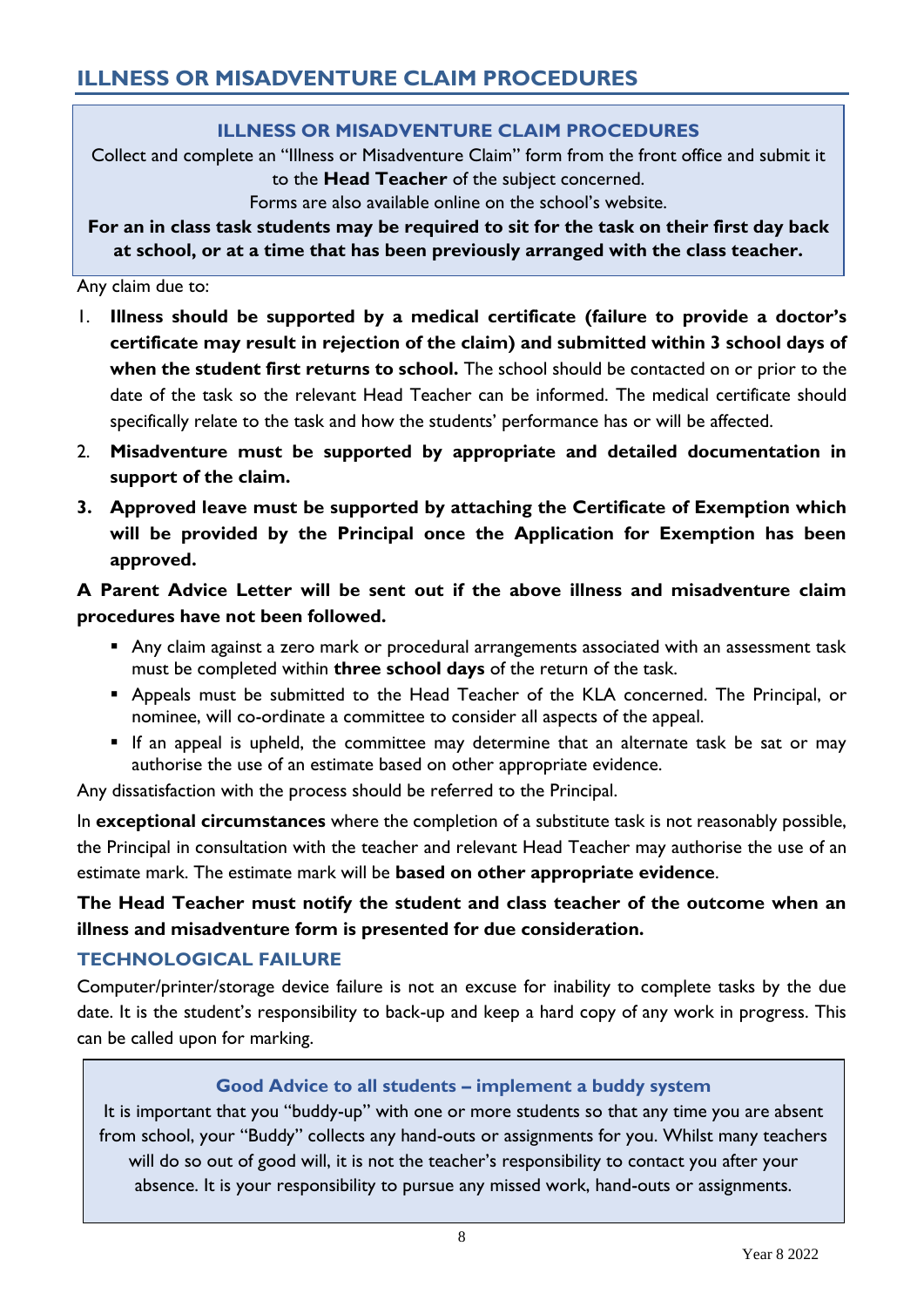# **ILLNESS OR MISADVENTURE CLAIM FORM**

|                                                                                                                               | <b>CRONULLA HIGH SCHOOL</b>                                                                             |                                                                                                                                                                                                            |
|-------------------------------------------------------------------------------------------------------------------------------|---------------------------------------------------------------------------------------------------------|------------------------------------------------------------------------------------------------------------------------------------------------------------------------------------------------------------|
|                                                                                                                               | <b>ILLNESS OR MISADVENTURE CLAIM FORM</b>                                                               |                                                                                                                                                                                                            |
|                                                                                                                               |                                                                                                         |                                                                                                                                                                                                            |
|                                                                                                                               |                                                                                                         |                                                                                                                                                                                                            |
|                                                                                                                               |                                                                                                         |                                                                                                                                                                                                            |
|                                                                                                                               |                                                                                                         |                                                                                                                                                                                                            |
|                                                                                                                               |                                                                                                         |                                                                                                                                                                                                            |
| Type of claim $\Box$ Illness $\Box$ Misadventure $\Box$ Approved leave                                                        |                                                                                                         |                                                                                                                                                                                                            |
| Describe your reasons for submitting this claim:<br>requirements due to an illness or unforeseeable misadventure)             |                                                                                                         | (Any supporting evidence, such as a doctor's certificate, a letter from a parent or Certificate of<br>Exemption, should be attached. This substantiates that you were prevented from satisfying assessment |
| State what outcome you hope to achieve by submitting this claim:                                                              |                                                                                                         |                                                                                                                                                                                                            |
|                                                                                                                               |                                                                                                         |                                                                                                                                                                                                            |
| <b>INSTRUCTIONS:</b><br>• This claim form, along with any supporting evidence, should be submitted to the Head Teacher of the |                                                                                                         |                                                                                                                                                                                                            |
| subject area concerned.<br>• Failure to comply with these instructions may result in a zero assessment being recorded.        | in question has occurred. (It is to be submitted before the task is due in the case of a known absence) | • This claim form should be submitted within three school days after the examination or assessment task                                                                                                    |
|                                                                                                                               | Office use only - to be completed by Head Teacher                                                       |                                                                                                                                                                                                            |
| Day & Date claim received by Head Teacher:                                                                                    |                                                                                                         | Mo Tu We Th Fr //                                                                                                                                                                                          |
|                                                                                                                               |                                                                                                         |                                                                                                                                                                                                            |
|                                                                                                                               | $\Box$ Accepted<br>$\Box$ Not accepted                                                                  |                                                                                                                                                                                                            |
|                                                                                                                               |                                                                                                         |                                                                                                                                                                                                            |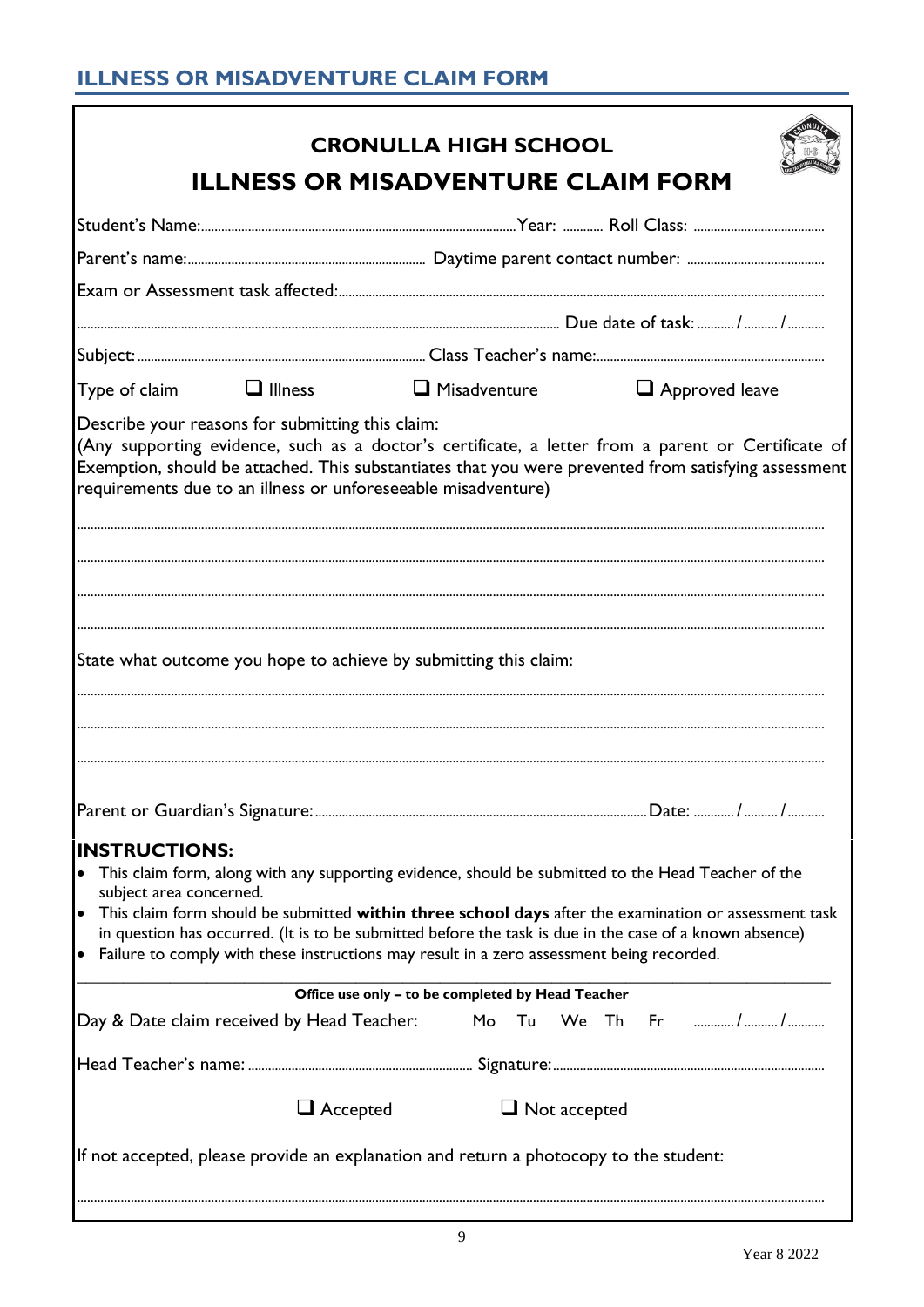# <span id="page-10-0"></span>**Years 7-10 Bibliography Sample**

## **Website/Online**

Bose-Einstein statistics. (2009). In *Encyclopedia of Physical Science.* New York: Facts On File. Retrieved February 25, 2016, from http://online.infobase.com

Einstein equation. (2002). In *Dictionary of Atomic and Nuclear Physics*. New York: Facts On File. Retrieved February 25, 2016, from [http://online.infobase.com](http://online.infobase.com/HRC/Search/Details/294533?q=einstein)

Einstein: Theory of Relativity. (2008). In *Complete Dictionary of Scientific Biography (*Vol. 4, pp. 319-333). Detroit: Charles Scribner's Sons. Retrieved from http://go.galegroup.com

Energy. (2017). In *Encyclopædia Britannica*. Retrieved from [http://library.eb.com.au](http://library.eb.com.au/levels/teens/article/energy/274180#200190.toc)

## **Print or Ebook**

D'Ammassa, Don. *Encyclopedia of Science Fiction*, *Second Edition*. Literary Movements. New York: Facts On File, 2013. February 25, 2016.

http://ebooks.infobaselearning.com*/View.aspx?ISBN=9781438140629&InstID*

Glenn, J. (1996). *Scientific genius: The twenty greatest minds*. Rowayton, CT: Saraband.

Reid, S. (2000). *Albert Einstein*. Oxford: Heinemann Library.

#### **Multimedia**

Corbet. (n.d.). Albert Einstein: A voice for the oppressed [Albert Einstein]. Retrieved May 21, 2016, from https://www.theguardian.com*/books/2015/jun/12/five-reasons-we-should-celebrate-albert-einstein*

**Note: Ensure hyperlink is removed from URLs and the tail of the URL (highlighted here in italicised, red font, following .com) are removed.**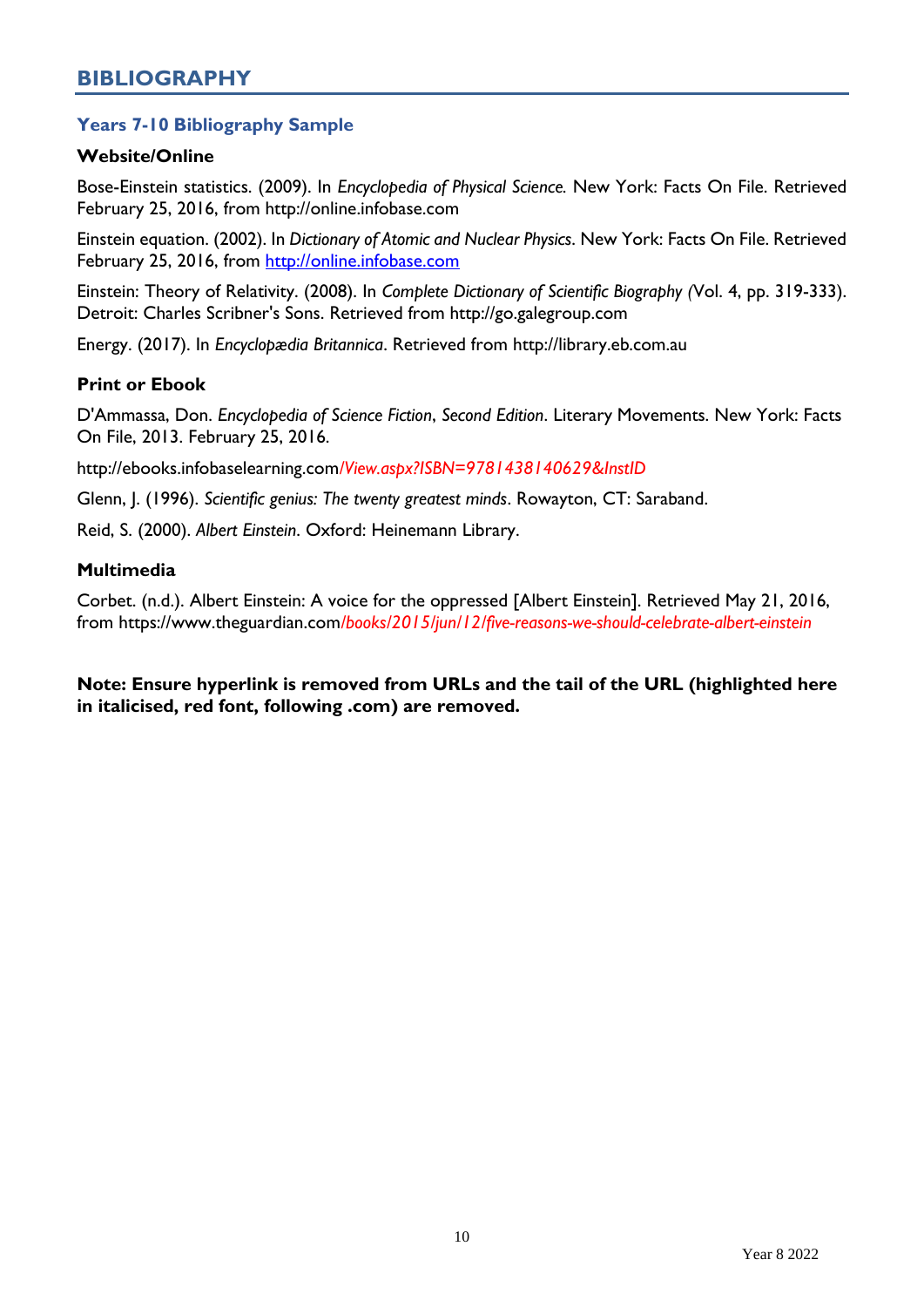<span id="page-11-0"></span>

| <b>Outcomes</b>                                 | <b>Task</b>                                                                                                                           | <b>Due</b>                        | <b>Description</b>                                                     | Weight<br>% |
|-------------------------------------------------|---------------------------------------------------------------------------------------------------------------------------------------|-----------------------------------|------------------------------------------------------------------------|-------------|
| 4. IA, 4.3B,<br>4.5C, 4.7D                      | $\mathbf{1}$                                                                                                                          | Term1<br>Week 8                   | Creative Writing: Point of View in<br>Narratives                       | 25          |
|                                                 |                                                                                                                                       |                                   | <b>Half-Yearly Report</b>                                              |             |
| 4.1A, 4.2A,<br>4.3B, 4.5D                       | <b>Multimodal Presentation:</b><br>Term 2<br>$\overline{2}$<br>Representation and Perspective in Texts<br>Week 5<br><b>Group Task</b> |                                   | 25                                                                     |             |
| Half Yearly Assessment - class ranks determined |                                                                                                                                       |                                   | <b>Sub-Total</b>                                                       | 50          |
| 4.1A, 4.3B,<br>4.5C, 4.7D,<br>4.8D              | 3                                                                                                                                     | Term <sub>3</sub><br>Week 9       | Essay: Representation and Context                                      | 25          |
| 4.1A, 4.2A,<br>4.3B 4.5C, 4.9E                  | 4                                                                                                                                     | Term 4<br>Exam Period<br>Week 4-5 | Exam: Shakespeare: Literary Value &<br>Connotation, Imagery and Symbol | 25          |
| <b>Yearly Assessment</b>                        |                                                                                                                                       |                                   | <b>Totals</b>                                                          | 100         |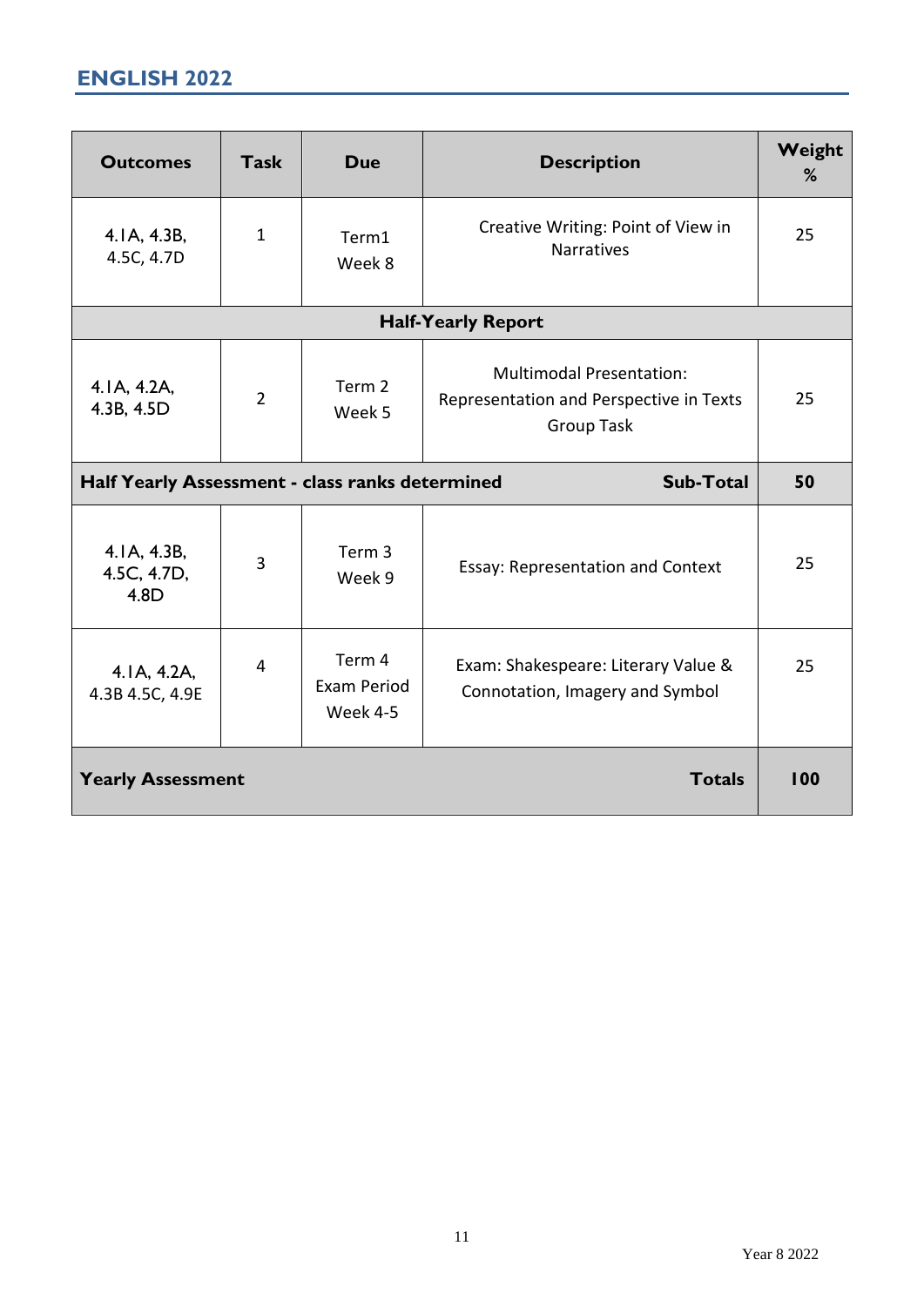# <span id="page-12-0"></span>**ENGLISH EXTENSION 2022**

| <b>Outcomes</b>                                 | <b>Task</b>    | <b>Due</b>                        | <b>Description</b>                                                                              | Weight<br>% |
|-------------------------------------------------|----------------|-----------------------------------|-------------------------------------------------------------------------------------------------|-------------|
| 4.1A, 4.3B, 4.5C,<br>4.7D                       | 1              | Term 1<br>Week 8                  | Creative Writing: Point of View in<br>Narratives                                                | 25          |
| <b>Half Yearly Report</b>                       |                |                                   |                                                                                                 |             |
| 4.1A, 4.2A, 4.3B,<br>4.4B 4.5D                  | $\overline{2}$ | Term 2<br>Week 5                  | <b>Multimodal Presentation:</b><br>Representation and Perspective in Texts<br><b>Group Task</b> | 25          |
| Half Yearly Assessment - class ranks determined |                |                                   | <b>Sub-Total</b>                                                                                | 50          |
| 4. IA, 4.3B,<br>4.5C, 4.7D,<br>4.8D             | 3              | Term 3<br>Week 9                  | Essay: Representation and<br>Context                                                            | 25          |
| 4.1A, 4.2A, 4.3B,<br>4.5C, 4.6C, 4.9E           | $\overline{4}$ | Term 4<br>Exam Period<br>Week 4-5 | Exam: Shakespeare: Literary Value &<br>Connotation, Imagery and Symbol                          | 25          |
| <b>Yearly Assessment</b>                        |                |                                   | <b>Totals</b>                                                                                   | 100         |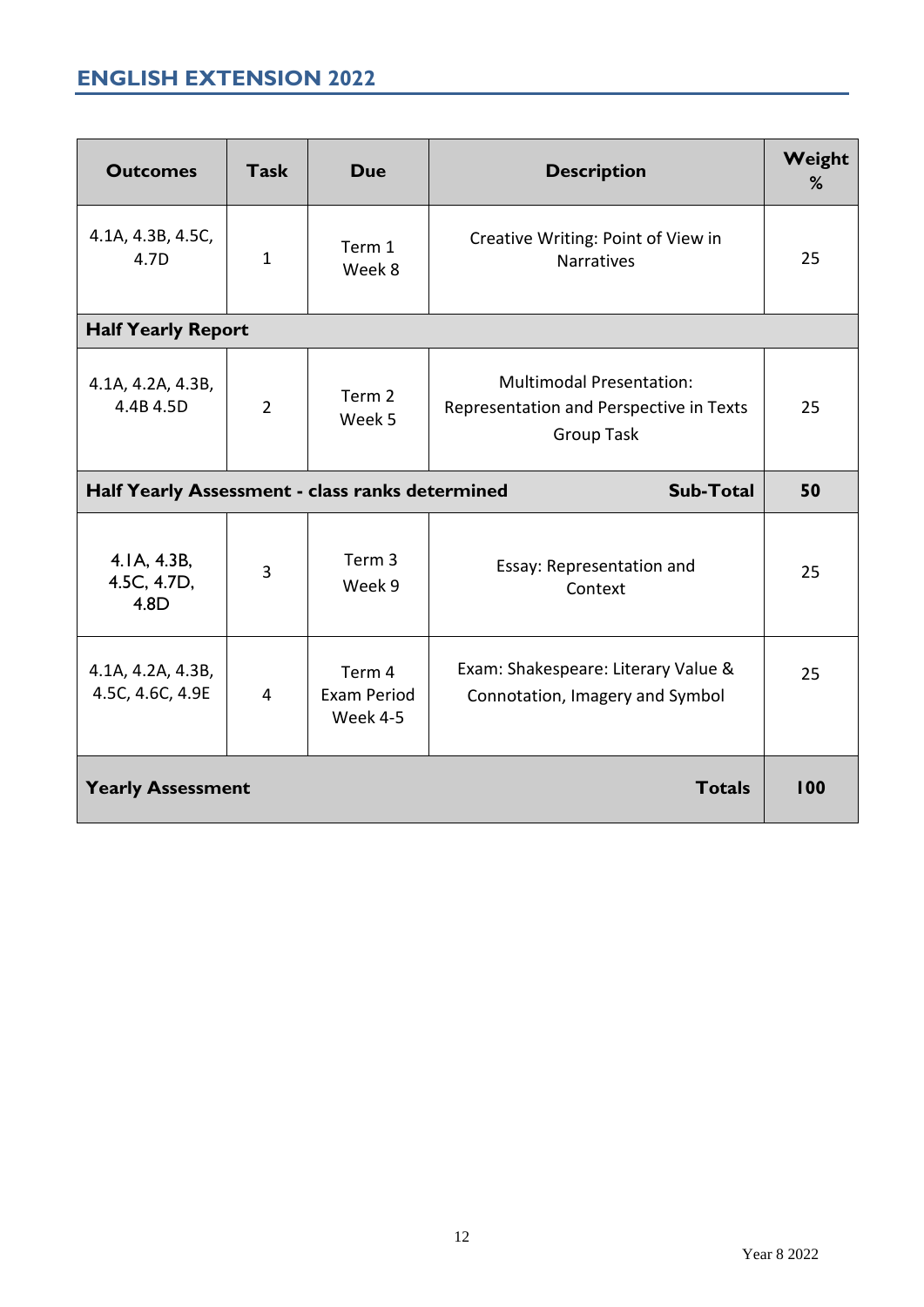# <span id="page-13-0"></span>**MATHEMATICS 2022**

| <b>Outcomes</b>                                                                                                                              | <b>Term</b>    | <b>Description</b>                                                            | <b>Weight %</b> |
|----------------------------------------------------------------------------------------------------------------------------------------------|----------------|-------------------------------------------------------------------------------|-----------------|
| MA3-10MG, MA4-1WM, MA4-2WM,<br><b>MA4-13MG</b><br>MA3-11MG, MA4-14MG, MA3-18SP,<br>MA4-3WM, MA4-19SP, MA4-20SP                               | -1             | <b>Topic Tests</b><br>Area<br><b>Volume and Capacity</b><br><b>Statistics</b> | 15              |
| MA4-IWM, MA4-2WM, MA4-3WM,<br>MA4-5NA, MA4-6NA, MA4-7NA                                                                                      | $\overline{2}$ | <b>Topic Tests</b><br><b>Financial Mathematics</b><br><b>Rates and Ratios</b> |                 |
| MA3-10MG, MA4-1WM, MA4-2WM,<br><b>MA4-13MG</b><br>MA3-11MG, MA4-14MG, MA3-18SP,<br>MA4-3WM, MA4-19SP, MA4-20SP,<br>MA4-5NA, MA4-6NA, MA4-7NA | $\overline{2}$ | Semester   Exam<br>In Year 8 Assessment Period                                | 35              |
| Half Yearly assessment mark out of 50,<br>will be converted to a percentage for reporting                                                    |                |                                                                               |                 |
|                                                                                                                                              |                | <b>Half Yearly Assessment</b>                                                 | 50              |
| MA4-IWM, MA4-2WM, MA4-3WM,<br>MA4-8NA,<br>MA4-10NA, MA4-11NA                                                                                 | $\overline{3}$ | <b>Topic Tests</b><br>Algebra<br><b>Equations</b><br>Linear                   |                 |
| MA4-IWM, MA4-2WM, MA4-3WM,<br>MA4-17MG, MA4-21SP                                                                                             | $\overline{4}$ | <b>Topic Tests</b><br>Geometry and<br>Congruence<br>- Probability             | 15              |
| MA4-IWM, MA4-2WM, MA4-3WM,<br>MA4-8NA.<br>MA4-10NA, MA4-11NA, MA4-17MG,<br>MA4-21SP                                                          | $\overline{4}$ | Semester 2 Exam<br>In Year 8 Assessment Period                                | 35              |
|                                                                                                                                              |                | <b>Yearly Assessment</b>                                                      | 100             |

Topic Tests will be taken at the completion of each topic.

The Semester 1 Exam will consist of all topics covered within Semester 1.

The Semester 2 Exam will consist of all topics covered within Semester 2.

The total for both Semester exams and all topic tests will be used to determine overall achievement in Year 8.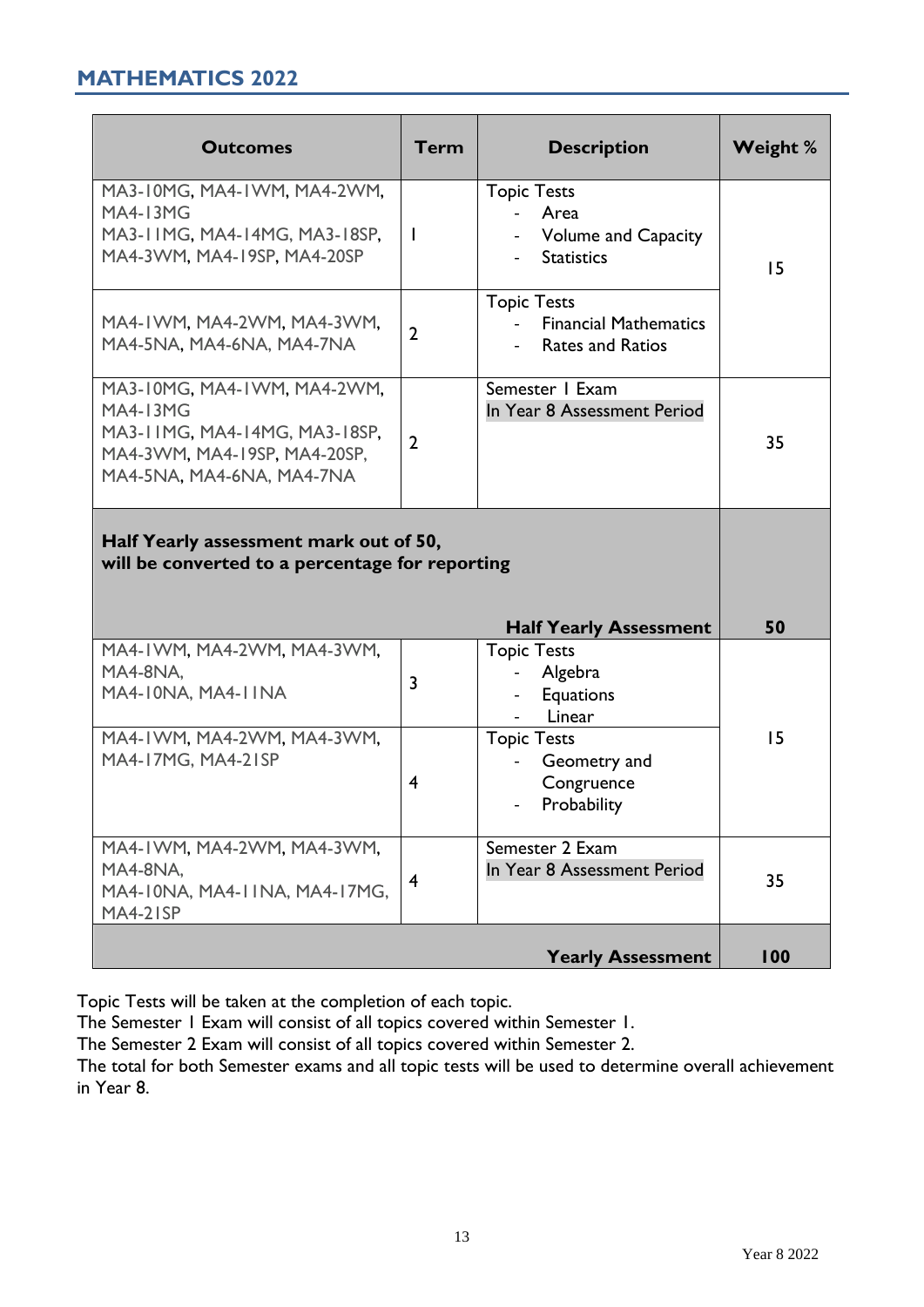# <span id="page-14-0"></span>**MATHEMATICS EXTENSION 2022**

| <b>Outcomes</b>                                                                                                                              | <b>Term</b>    | <b>Description</b>                                                               | <b>Weight %</b> |
|----------------------------------------------------------------------------------------------------------------------------------------------|----------------|----------------------------------------------------------------------------------|-----------------|
| MA3-10MG, MA4-1WM, MA4-2WM,<br><b>MA4-13MG</b><br>MA3-11MG, MA4-14MG, MA3-18SP,<br>MA4-3WM, MA4-19SP, MA4-20SP                               |                | <b>Topic Tests</b><br>Area<br>Volume and<br>Capacity<br><b>Statistics</b>        | 15              |
| MA4-IWM, MA4-2WM, MA4-3WM,<br>MA4-5NA, MA4-6NA, MA4-7NA                                                                                      | $\overline{2}$ | <b>Topic Tests</b><br>Financial<br><b>Mathematics</b><br><b>Rates and Ratios</b> |                 |
| MA3-10MG, MA4-1WM, MA4-2WM,<br><b>MA4-13MG</b><br>MA3-11MG, MA4-14MG, MA3-18SP,<br>MA4-3WM, MA4-19SP, MA4-20SP,<br>MA4-5NA, MA4-6NA, MA4-7NA | $\overline{2}$ | Semester   Exam<br><b>Assessment Period</b><br>Week 4-5                          | 35              |
| Half Yearly assessment mark out of 50,<br>will be converted to a percentage for reporting                                                    |                |                                                                                  |                 |
|                                                                                                                                              |                | <b>Half Yearly Assessment</b>                                                    | 50              |
| MA4-IWM, MA4-2WM, MA4-3WM,<br>MA4-8NA,<br>MA4-10NA, MA4-11NA                                                                                 | $\overline{3}$ | <b>Topic Tests</b><br>Algebra<br>Equations<br>Linear                             |                 |
| MA4-IWM, MA4-2WM, MA4-3WM,<br>MA4-17MG, MA4-21SP                                                                                             | 4              | <b>Topic Tests</b><br>Geometry and<br>Congruence<br>Probability                  | 15              |
| MA4-IWM, MA4-2WM, MA4-3WM,<br>MA4-8NA,<br>MA4-10NA, MA4-11NA, MA4-17MG,<br>MA4-21SP                                                          | 4              | Semester 2 Exam<br><b>Assessment Period</b><br>Week 4-5                          | 35              |
|                                                                                                                                              |                | <b>Yearly Assessment</b>                                                         | 100             |

Topic Tests will be taken at the completion of each topic.

The Semester 1 Exam will consist of all topics covered within Semester 1.

The Semester 2 Exam will consist of all topics covered within Semester 2.

The total for both Semester exams and all topic tests will be used to determine overall achievement in Year 8.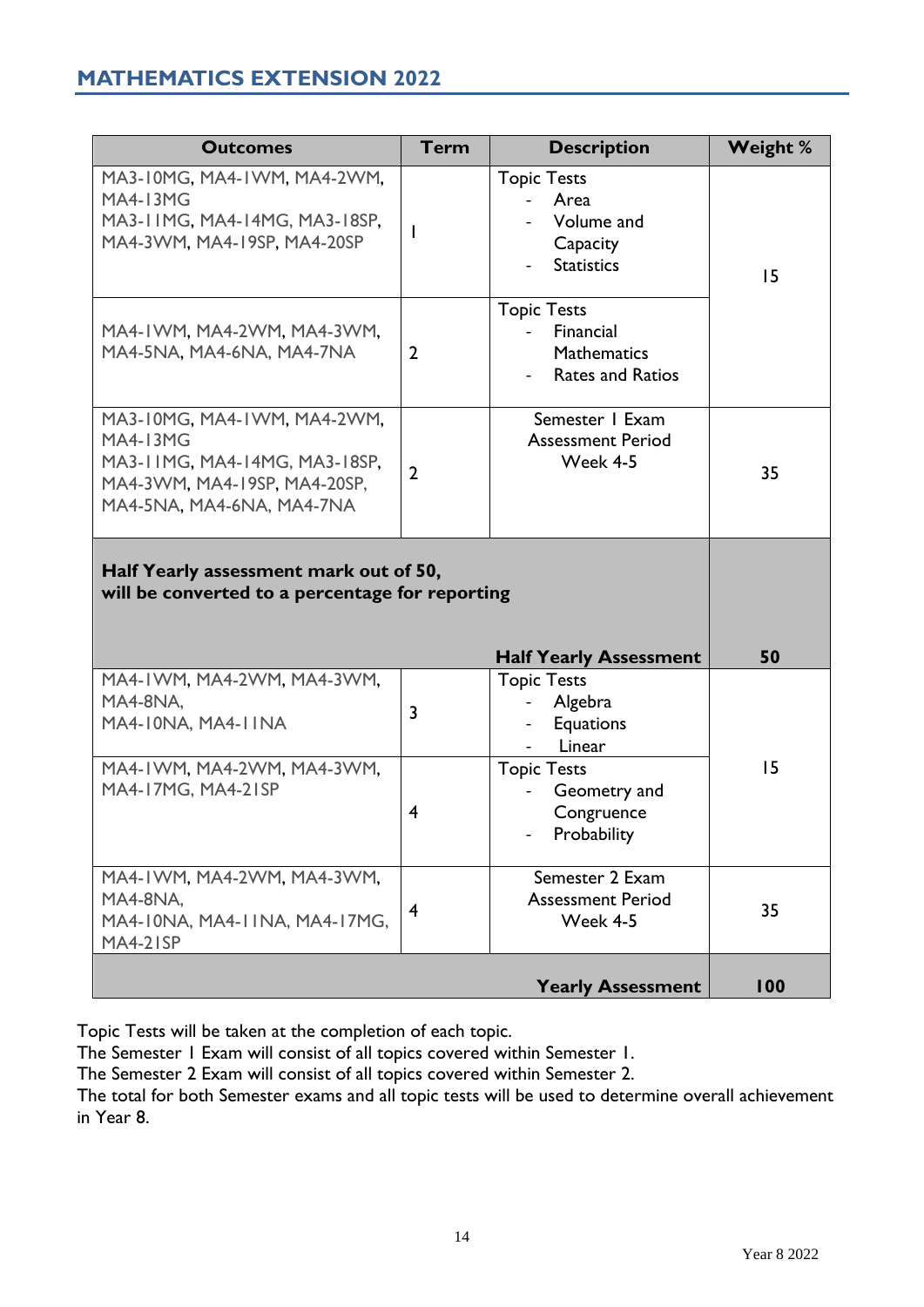<span id="page-15-0"></span>Assessment in Science covers a range of tasks designed to determine student achievement in outcomes based on knowledge and understanding, problem solving and critical thinking as well as scientific skills and communication.

| <b>Outcomes</b>                                                | <b>Task</b>    | <b>Due</b>                                 | <b>Description</b>                          | Weight<br>% |  |
|----------------------------------------------------------------|----------------|--------------------------------------------|---------------------------------------------|-------------|--|
| WS 7.1, 7.2<br><b>ESI</b>                                      | I              | Term I<br>Week 7-8                         | Rocks and the Earth Test                    | 20          |  |
| WS 4, 8<br>ES4<br>CWI, CW2, CW4                                | $\overline{2}$ | Term 2<br>Assessment<br>Period<br>Week 4-5 | <b>Chemistry Video Task</b>                 | 25          |  |
| <b>Half Yearly Assessment</b>                                  |                |                                            |                                             |             |  |
| (Half Yearly expressed as a percentage for reporting purposes) |                |                                            |                                             |             |  |
| WS7.1, 7.2,<br>WS 9<br>PW <sub>4</sub>                         | $\overline{3}$ | Term 3<br>Week 5-6                         | Energy Literacy and<br><b>Numeracy Test</b> | 25          |  |
| WS7.1, 7.2<br>WS 8, 9<br>PW3, PW4<br>ESI, ES3<br>CWI, CW2, CW4 | $\overline{4}$ | Term 4<br>Week 4-5                         | Yearly<br>Examination                       | 30          |  |
| <b>Yearly Assessment</b>                                       |                |                                            | <b>Totals</b>                               | 100         |  |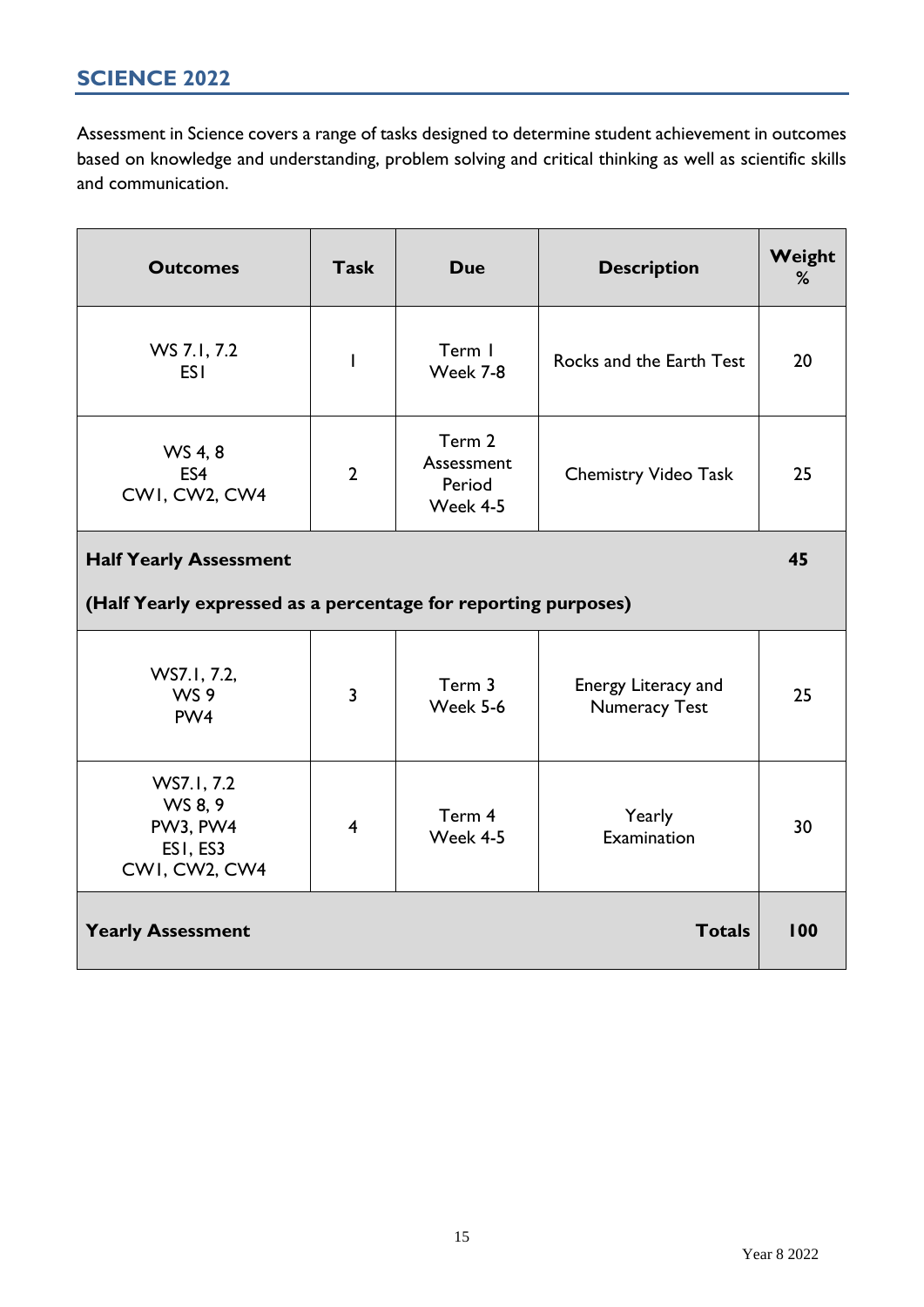# <span id="page-16-0"></span>**SCIENCE EXTENSION 2022**

Assessment in Science covers a range of tasks designed to determine student achievement in outcomes based on knowledge and understanding, problem solving and critical thinking as well as scientific skills and communication.

| <b>Outcomes</b>                                                                                                               | <b>Task</b>    | <b>Due</b>          | <b>Description</b>          | Weight<br>% |  |  |
|-------------------------------------------------------------------------------------------------------------------------------|----------------|---------------------|-----------------------------|-------------|--|--|
| WS 7.1, 7.2<br><b>ESI</b>                                                                                                     | I              | Term I<br>Week 8    | Rocks and the Earth Test    | 20          |  |  |
| WS 4, 8<br>ES4<br>CWI, CW2, CW4                                                                                               | $\overline{2}$ | Term 2<br>Week 4-5  | <b>Chemistry Video Task</b> | 25          |  |  |
| <b>Extension Activities</b>                                                                                                   |                |                     |                             |             |  |  |
| <b>Half Yearly Assessment</b>                                                                                                 |                |                     |                             |             |  |  |
| (Half Yearly expressed as a percentage for reporting purposes)                                                                |                |                     |                             |             |  |  |
| WS7.1, 7.2,<br>Term 3<br>Energy Literacy and<br>WS 9<br>$\overline{3}$<br>Week 5-6<br><b>Numeracy Test</b><br>PW <sub>4</sub> |                |                     |                             |             |  |  |
| WS7.1, 7.2<br>WS 8, 9<br>PW3, PW4<br>ESI, ES3<br>CWI, CW2, CW4                                                                | $\overline{4}$ | Term 4<br>Weeks 4-5 | Yearly<br>Examination       | 30          |  |  |
| <b>Extension Activities</b>                                                                                                   |                |                     |                             |             |  |  |
| <b>Yearly Assessment Totals</b>                                                                                               |                |                     |                             |             |  |  |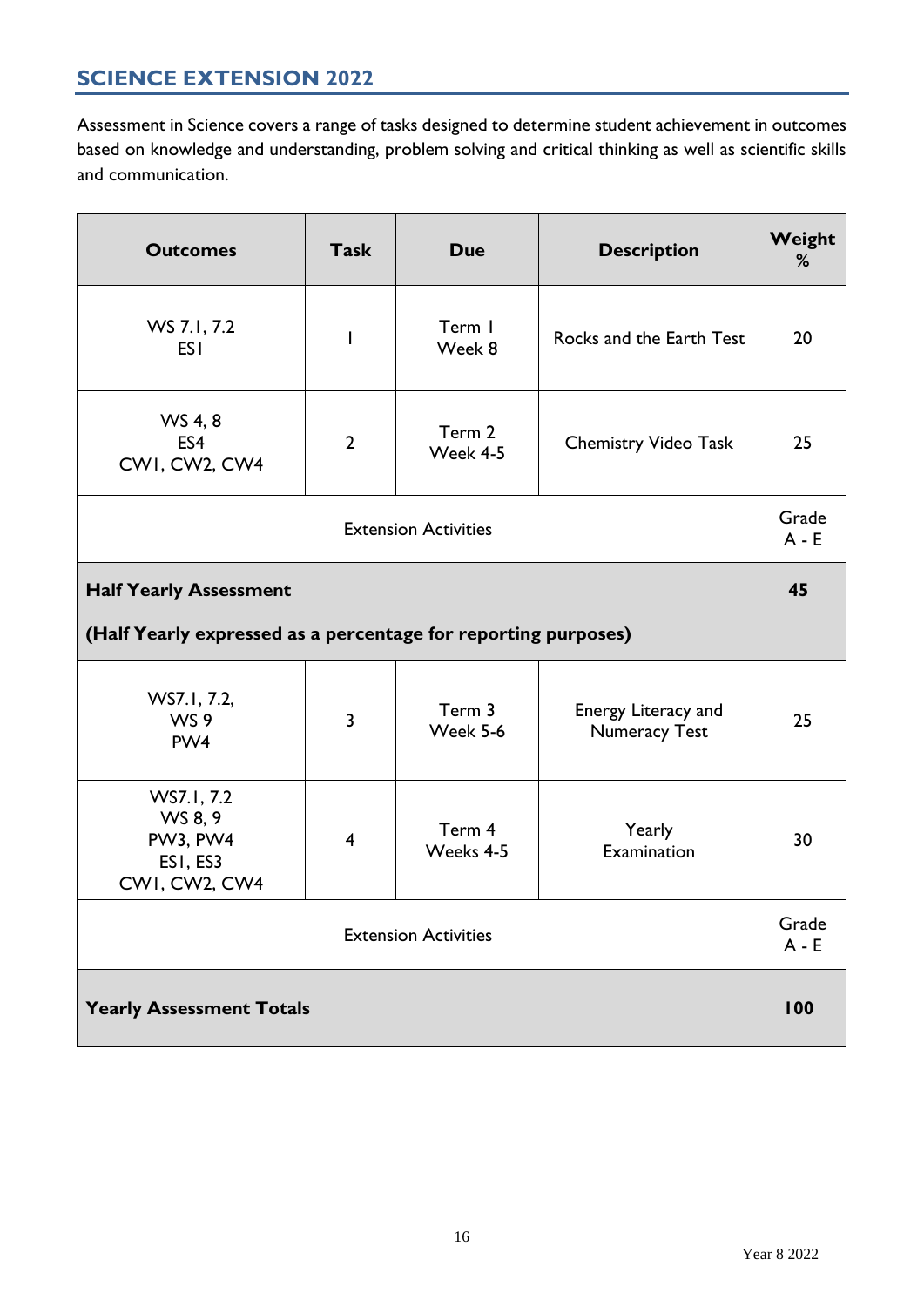# <span id="page-17-0"></span>**GEOGRAPHY 2022**

| <b>Outcomes</b>                         | <b>Task</b>    | <b>Due</b>                                 | <b>Description</b>                                            | Weight<br>% |  |
|-----------------------------------------|----------------|--------------------------------------------|---------------------------------------------------------------|-------------|--|
| GE4.1, 4.2, 4.3, 4.4,<br>4.5, 4.7, 4.8, | I              | Term I<br>Week 8                           | Task I<br>Water in the World<br><b>Class Based Assessment</b> | 35          |  |
| GE4.1, 4.3, 4.4, 4.6,<br>4.7, 4.8       | $\overline{2}$ | Term 2<br>Assessment<br>Period<br>Week 5-6 | Task 2<br>Water in the World<br>Exam                          | 35          |  |
| <b>Semester Assessment Sub-Total</b>    |                |                                            |                                                               |             |  |
|                                         | $\overline{3}$ | Ongoing                                    | <b>Bookwork</b>                                               | $ 0\rangle$ |  |
|                                         | $\overline{4}$ | Ongoing                                    | Numeracy Task I                                               | 10          |  |
|                                         | 5              | Ongoing                                    | Literacy Task 2                                               | $ 0\rangle$ |  |
| <b>Semester Class Assessment</b>        |                |                                            |                                                               |             |  |
|                                         |                |                                            | <b>Totals</b>                                                 | 100         |  |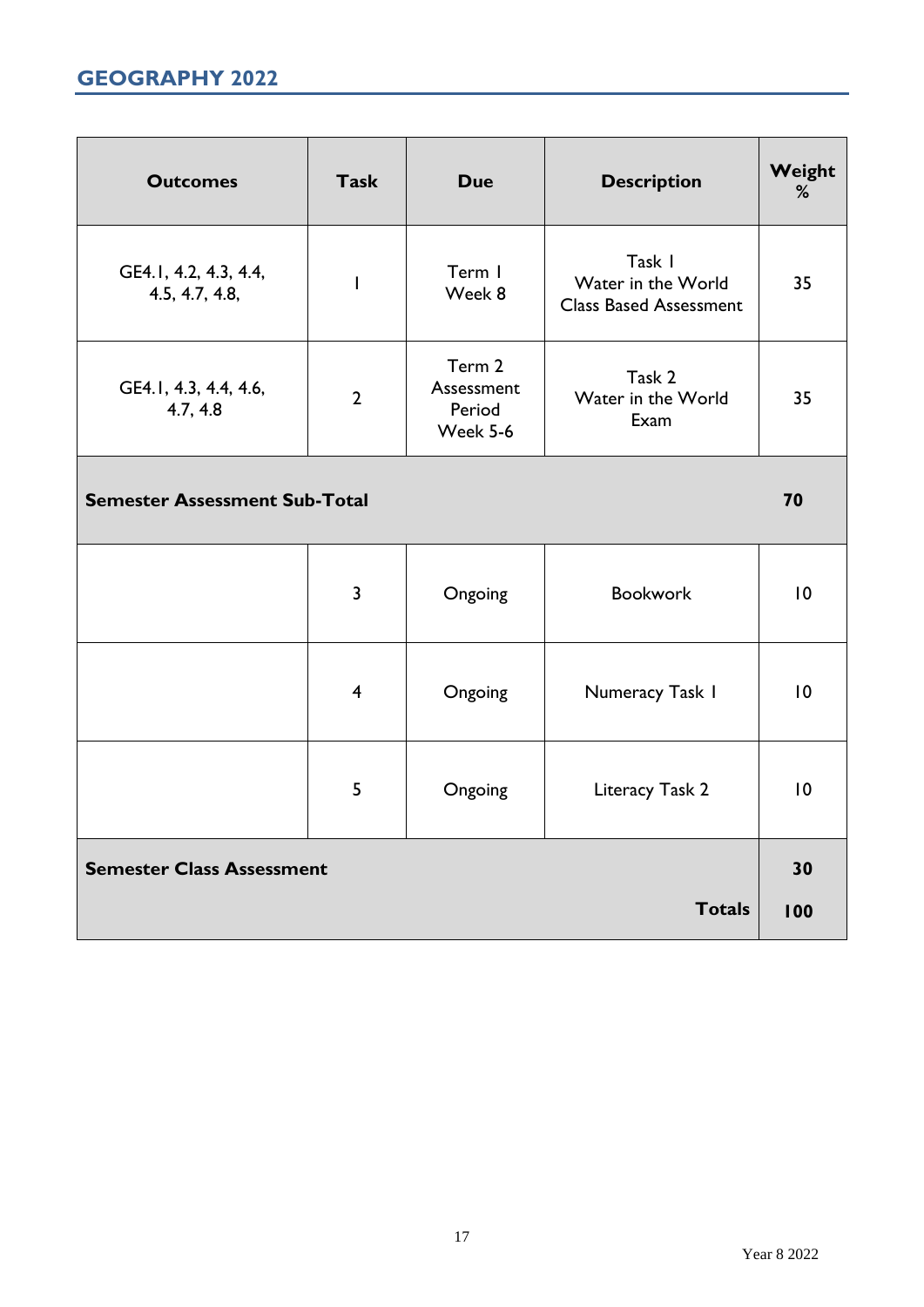# <span id="page-18-0"></span>**GEOGRAPHY EXTENSION 2022**

| <b>Outcomes</b>                          | <b>Task</b>    | <b>Due</b>                                            | <b>Description</b>                                            | Weight<br>%     |
|------------------------------------------|----------------|-------------------------------------------------------|---------------------------------------------------------------|-----------------|
| GE4.1, 4.2, 4.3, 4.4,<br>4.7, 4.8, 4.9   |                | Term I<br>Week 8                                      | Task I<br>Water in the World<br><b>Class Based Assessment</b> | 35              |
| GE4.1, 4.3, 4.4, 4.7, 4.8                | $\overline{2}$ | Term <sub>2</sub><br>Assessment<br>Period<br>Week 5-6 | Task 2<br>Water in the World<br>Exam                          | 35              |
| <b>Extension Assessment</b><br>Sub-Total |                |                                                       |                                                               |                 |
| 4.5, 4.7, 4.8, 4.9, 4.10                 | 3              | Term I                                                | <b>Extension Project</b><br>Challenge                         | Grade<br>$A-E$  |
|                                          | $\overline{4}$ | Ongoing                                               | Literacy Task I                                               | $\overline{10}$ |
|                                          | 5              | Ongoing                                               | Numeracy Task 2                                               | $\overline{10}$ |
|                                          | 6              | Ongoing                                               | Bookwork                                                      | 10              |
| <b>Semester Class Assessment</b>         |                |                                                       |                                                               |                 |
|                                          |                |                                                       | <b>Totals</b>                                                 | 100             |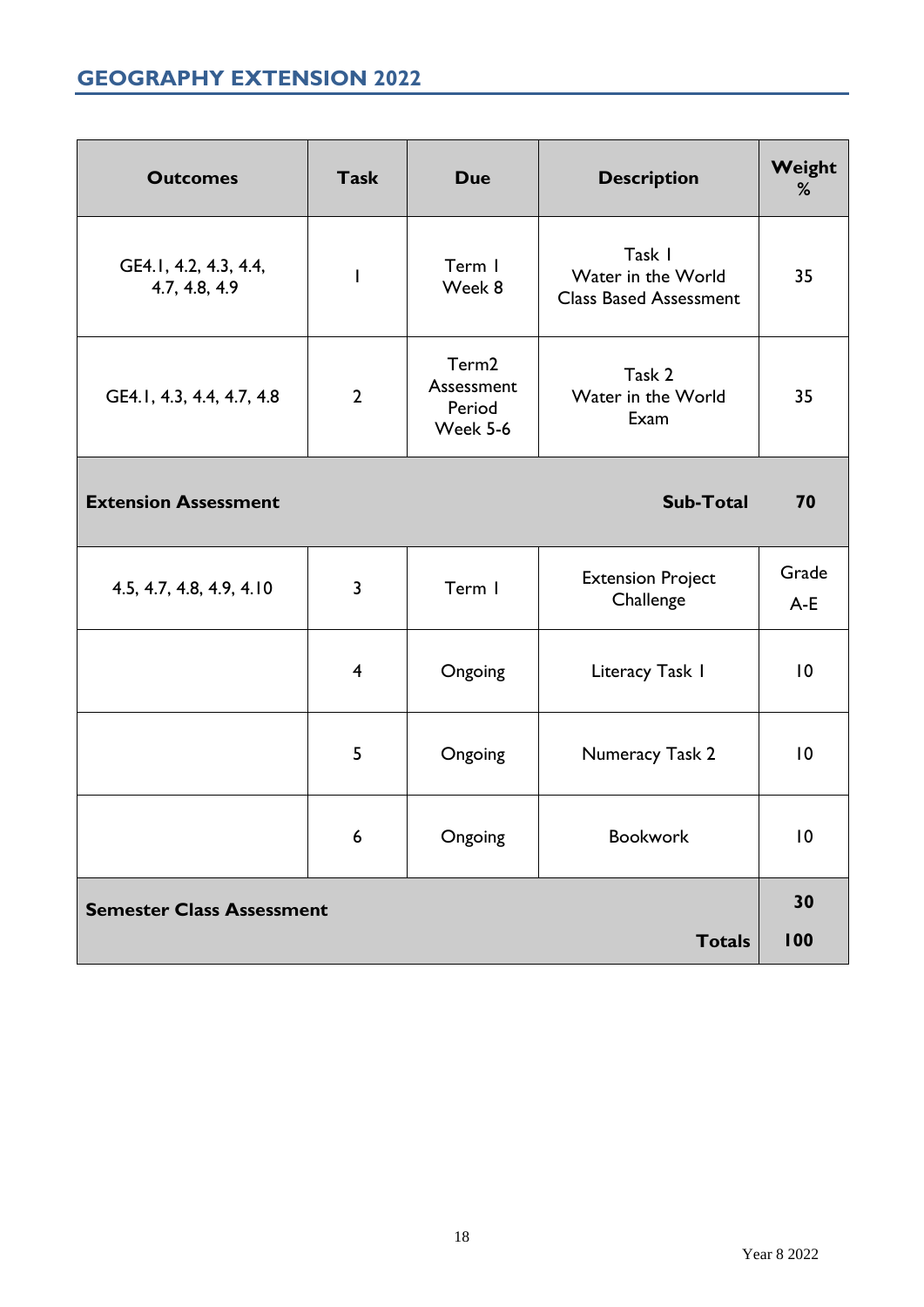# <span id="page-19-0"></span>**HISTORY 2022**

| <b>Outcomes</b>                                   | <b>Task</b>             | <b>Due</b>                                 | <b>Description</b>                                                     | Weight<br>% |  |
|---------------------------------------------------|-------------------------|--------------------------------------------|------------------------------------------------------------------------|-------------|--|
| 4.1, 4.4, 4.5, 4.6,<br>4.7, 4.8, 4.9, 4.10        | I                       | Term 3<br>Week 6                           | Task I<br><b>Class Based Assessment</b><br>The Western & Islamic World | 35          |  |
| 4.1, 4.4, 4.5, 4.6,<br>4.7, 4.8, 4.9, 4.10        | $\overline{2}$          | Term 4<br>Assessment<br>Period<br>Week 4-5 | Task 2<br>The Black Death<br>Exam                                      | 35          |  |
| <b>Semester Assessment</b><br><b>Sub-Total</b>    |                         |                                            |                                                                        |             |  |
|                                                   | $\overline{3}$          | Ongoing                                    | Literacy Task I                                                        | 10          |  |
|                                                   | $\overline{\mathbf{4}}$ | Ongoing                                    | Numeracy Task 2                                                        | 10          |  |
|                                                   | 5                       | Ongoing                                    | <b>Bookwork</b>                                                        | 10          |  |
| <b>Semester Class Assessment</b><br><b>Totals</b> |                         |                                            |                                                                        |             |  |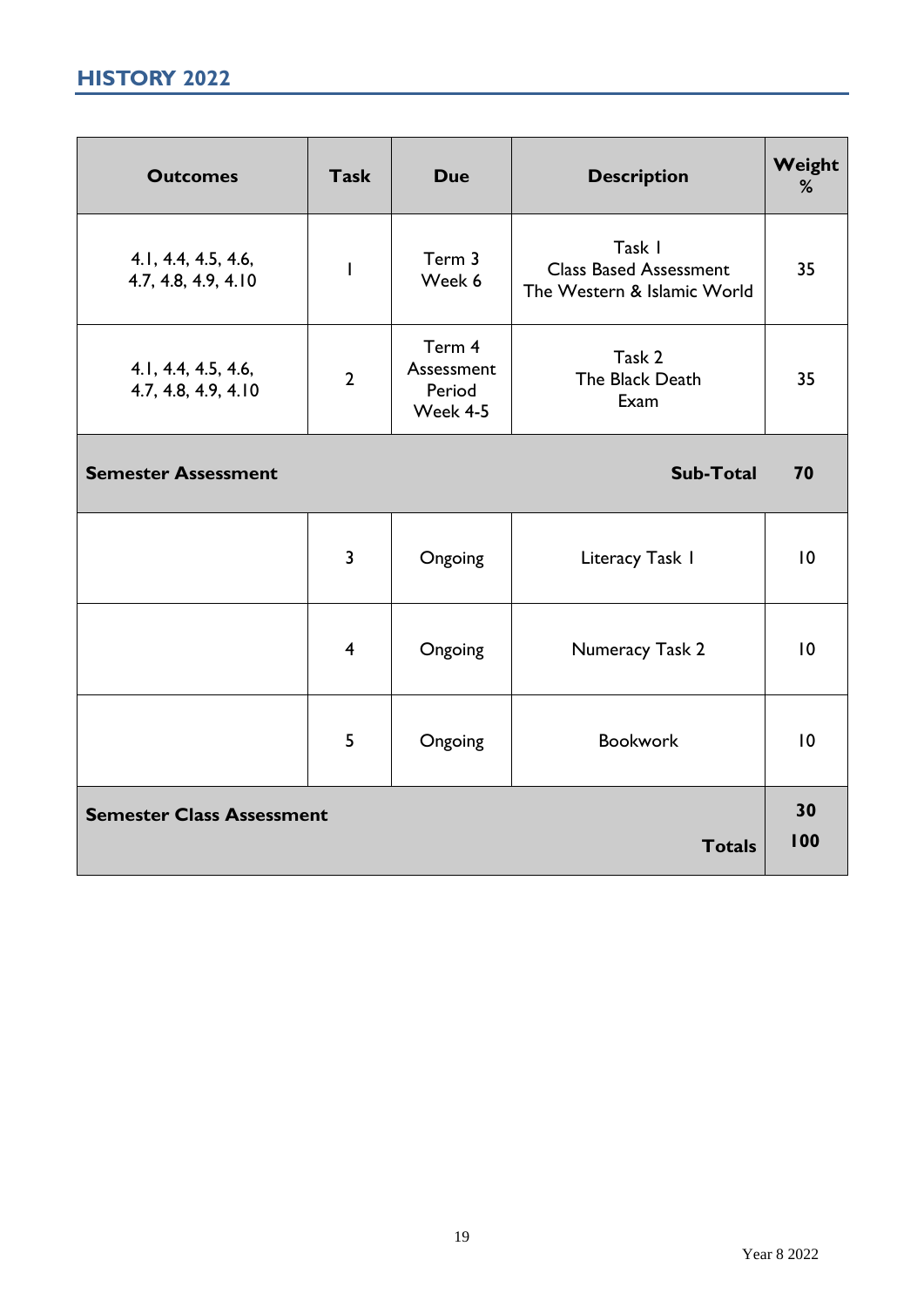# <span id="page-20-0"></span>**HISTORY EXTENSION 2022**

| <b>Outcomes</b>                      | <b>Task</b>    | <b>Due</b>                                 | <b>Description</b>                                                        | Weight<br>%     |
|--------------------------------------|----------------|--------------------------------------------|---------------------------------------------------------------------------|-----------------|
| 4.1, 4.4, 4.5, 4.6, 4.7, 4.8         | I              | Term 3<br>Week 6                           | Task I<br><b>Class Based Assessment</b><br>The Western & Islamic<br>World | 35              |
| 4.1, 4.4, 4.5, 4.6,<br>4.7, 4.8, 4.9 | $\overline{2}$ | Term 4<br>Assessment<br>Period<br>Week 4-5 | Task 2<br>The Black Death<br>Exam                                         | 35              |
| <b>Semester Assessment</b>           |                |                                            | Sub-Total                                                                 | 70              |
| 4.6, 4.7, 4.8, 4.9, 4.10             | 3              | Term 3                                     | <b>Extension Challenge</b>                                                | Grade<br>$A-E$  |
|                                      | $\overline{4}$ | Ongoing                                    | Literacy Task I                                                           | 10              |
|                                      | 5              | Ongoing                                    | Numeracy Task 2                                                           | $\overline{10}$ |
|                                      | 6              | Ongoing                                    | <b>Bookwork</b>                                                           | 10              |
| <b>Semester Class Assessment</b>     |                |                                            | <b>Totals</b>                                                             | 30<br>100       |
|                                      |                |                                            |                                                                           |                 |

The extension activity set for Year 8 will run over the course of Term 3 and will allow students to demonstrate and develop their historical knowledge and skills. Students will be allocated some class time, however, students are expected to undertake the majority of the task challenge at home.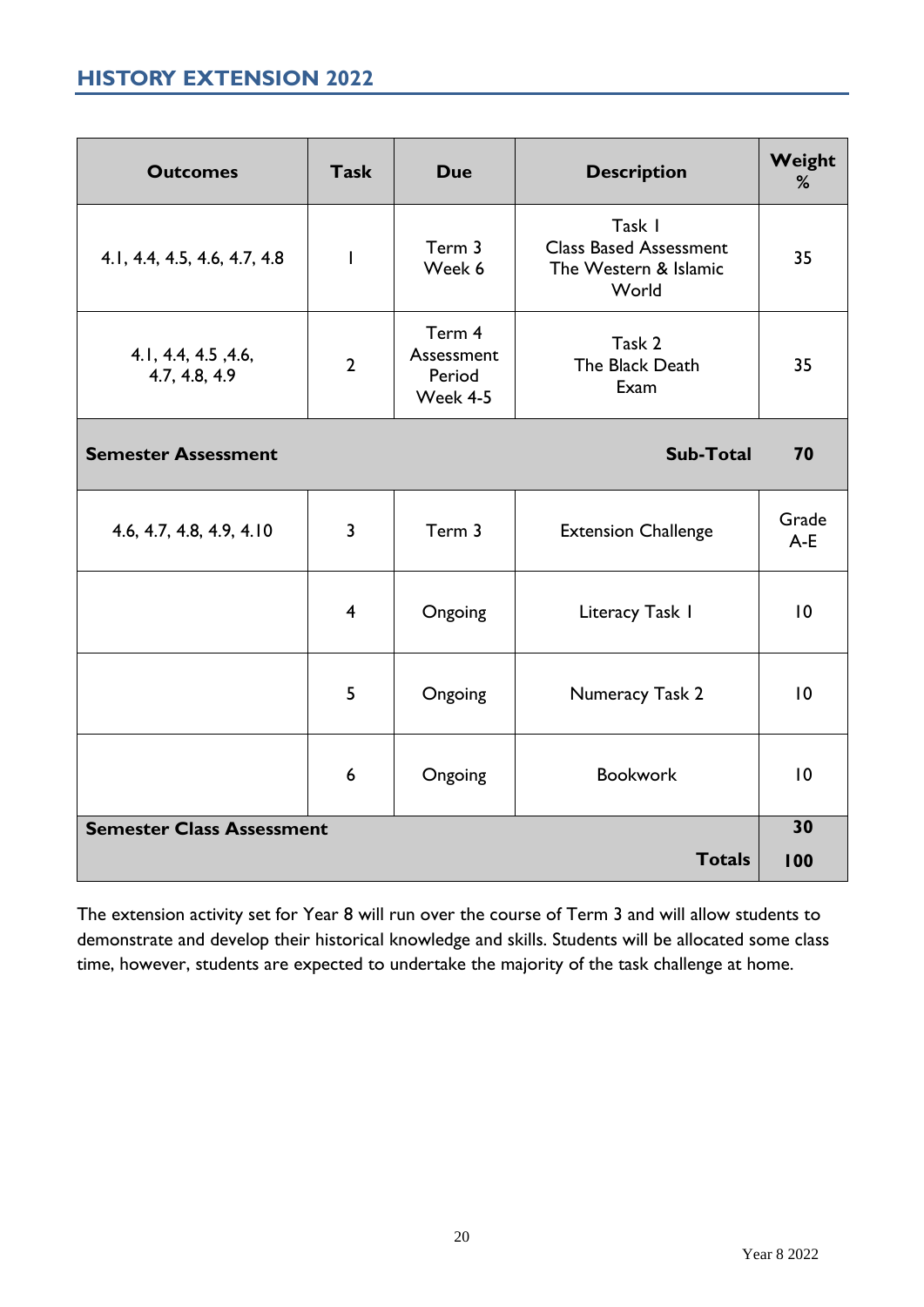# <span id="page-21-0"></span>**PERSONAL DEVELOPMENT, HEALTH AND PHYSICAL EDUCATION 2022**

| <b>Outcomes</b>               | <b>Task</b>           | <b>Due</b>                                   | <b>Description</b>                                                                | Weight<br>% |
|-------------------------------|-----------------------|----------------------------------------------|-----------------------------------------------------------------------------------|-------------|
| 4.1, 4.6, 4.7                 | I                     | Term I<br>Set Week 5<br>Due Week 10          | Be Smart, Be Safe<br><b>Research Task</b>                                         | 25          |
| 4.4, 4.11                     | $\overline{2}$        | Term 2<br>Set Week 2<br>Due Week 5           | On the Court Students<br>perform a range of court<br>skills                       | 25          |
| <b>Half Yearly Assessment</b> |                       |                                              | <b>Sub-Total</b>                                                                  | 50          |
|                               |                       |                                              | (Half Yearly Assessment/ expressed as percentage for reporting purposes)          |             |
| 4.4, 4.5, 4.10, 4.11          | 3                     | Term 3<br>Set Week 2<br>Due Week 6           | <b>Creative Movement Group</b><br>Students compose, design<br>and perform a dance | 25          |
| 4.1, 4.2, 4.3, 4.9, 4.10      | Yearly<br>examination | Term 4<br>Examination<br>Period<br>Weeks 4-5 | The yearly examination will<br>include topics covered<br>through Semester 2       | 25          |
| <b>Yearly Assessment</b>      |                       |                                              | <b>Totals</b>                                                                     | 100         |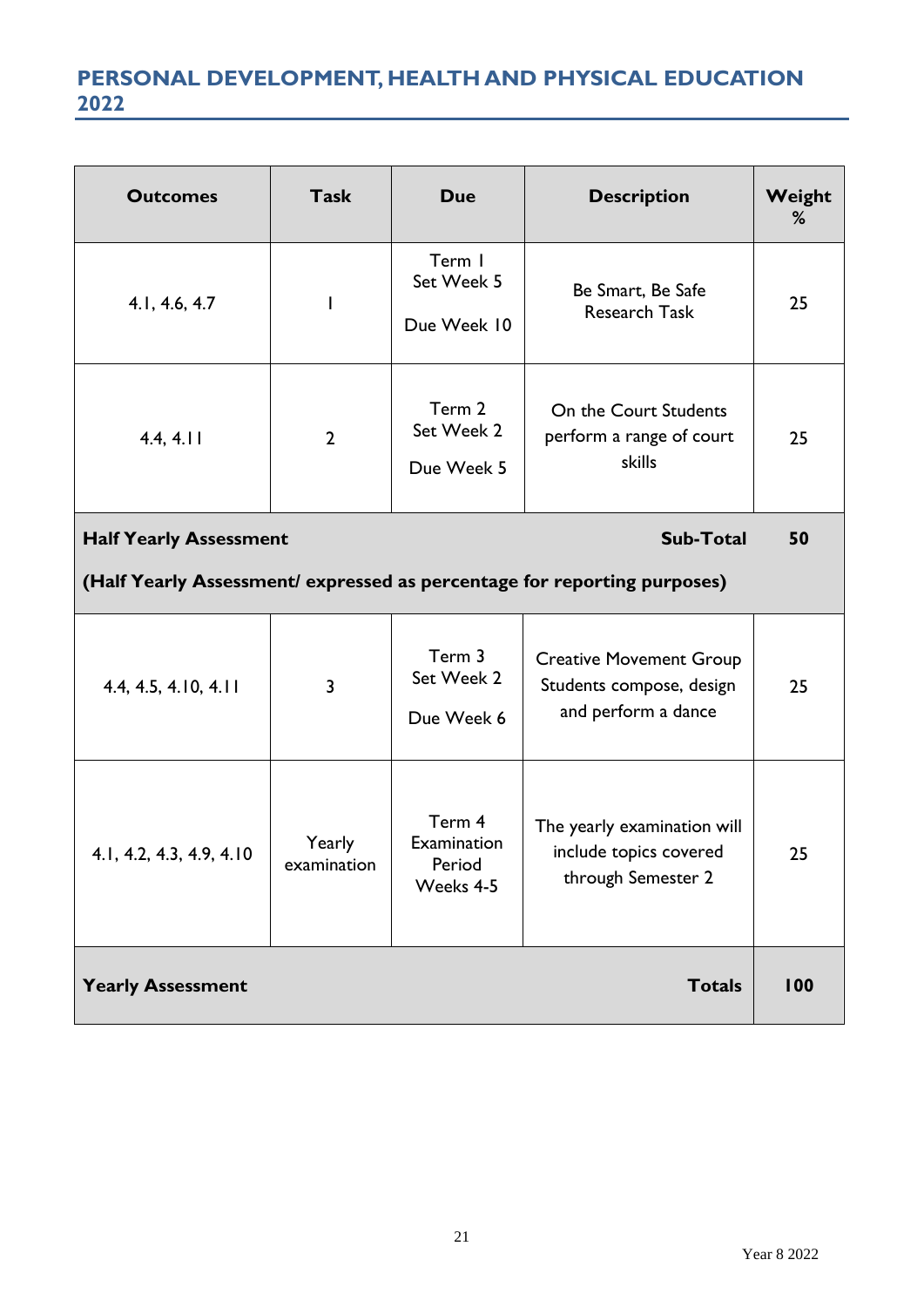# <span id="page-22-0"></span>**COMPUTING STUDIES 2022**

| <b>Outcomes</b>                                   | <b>Task</b>    | <b>Due</b>       | <b>Description</b>                                                       | Weight<br>% |  |  |
|---------------------------------------------------|----------------|------------------|--------------------------------------------------------------------------|-------------|--|--|
| TE4-IDP                                           | $\overline{1}$ | Term I<br>Week 8 | Photoshop Task - Technologies                                            | 20          |  |  |
| TE4-2DP                                           | $\overline{2}$ | Term 2<br>Week 6 | <b>Animation Skills</b>                                                  | 20          |  |  |
| <b>Sub-Total</b><br><b>Half Yearly Assessment</b> |                |                  |                                                                          |             |  |  |
|                                                   |                |                  | (Half Yearly Assessment/ expressed as percentage for reporting purposes) |             |  |  |
| <b>TE4-4DP</b>                                    | $\overline{3}$ | Term 3<br>Week 5 | Internet & Website Task                                                  | 20          |  |  |
| TE4-4DP                                           | $\overline{4}$ | Term 4<br>Week 3 | Digital Media Task                                                       | 20          |  |  |
|                                                   | 5              | Term 4<br>Week 5 | <b>Keyboarding Skills</b>                                                | 20          |  |  |
| <b>Yearly Assessment</b>                          |                |                  | <b>Totals</b>                                                            | 100         |  |  |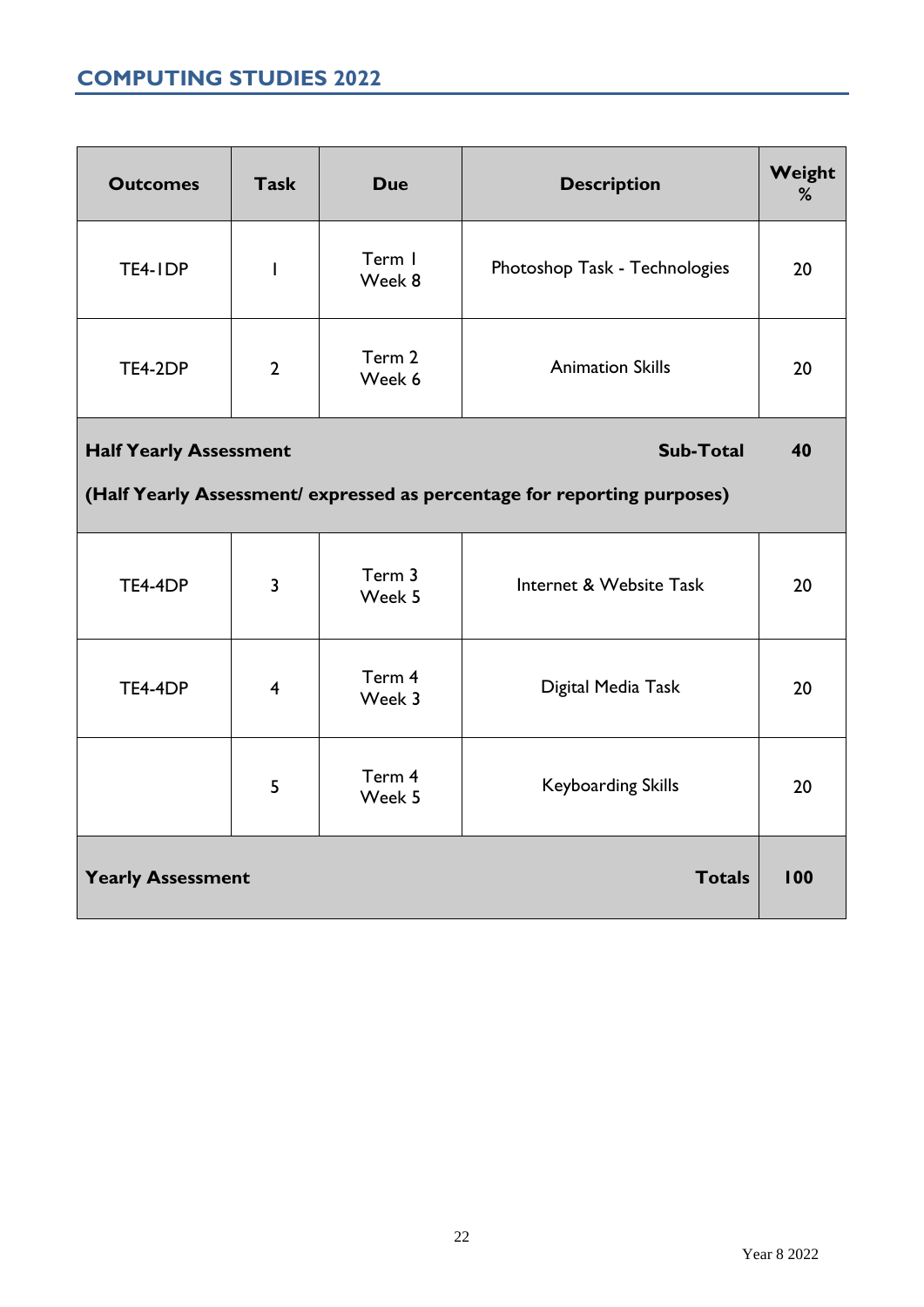<span id="page-23-0"></span>

| <b>Outcomes</b>                       | <b>Task</b>    | <b>Due</b>                                 | <b>Description</b>            | Weight<br>% |
|---------------------------------------|----------------|--------------------------------------------|-------------------------------|-------------|
| LJA4-2C, LJA4-4C,<br>$L A4-6U$        |                | Ongoing                                    | <b>Class Based Assessment</b> | 15          |
| LJA4-1C, LJA4-4C,<br>LJA4-5U          | $\overline{2}$ | Term 2<br>Week I                           | Cultural Investigation        | 0           |
| LJA4-2C, LJA4-3C,<br>LJA4-4C, LJA4-6U | 3              | Term 2<br>Assessment<br>Period<br>Week 5-6 | Half Yearly Examination       | 25          |

# **Half Yearly Assessment** Sub-Total 50

# **(Half Yearly Assessment/ 50 expressed as percentage for reporting purposes)**

| LJA4-2C, LJA4-4C,<br>LJA4-6U, LJA4-7U                                                 | $\overline{4}$ | Ongoing                                        | <b>Class Based Assessment</b> | $\overline{0}$ |
|---------------------------------------------------------------------------------------|----------------|------------------------------------------------|-------------------------------|----------------|
| LJA4-6U, LJA4-9U                                                                      | 5              | Term 3<br>Week 5                               | <b>Food Menu Assignment</b>   | 15             |
| $L$ JA4-IC, $L$ JA4-2C,<br>LJA4-3C, LJA4-4C,<br>LJA4-5U, LJA4-6U,<br>LJA4-7U, LJA4-8U | 6              | Term 4<br><b>Assessment Period</b><br>Week 4-5 | <b>Yearly Examination</b>     | 25             |
|                                                                                       |                |                                                |                               | 50             |
| <b>Yearly Assessment</b>                                                              |                |                                                | <b>Totals</b>                 | 100            |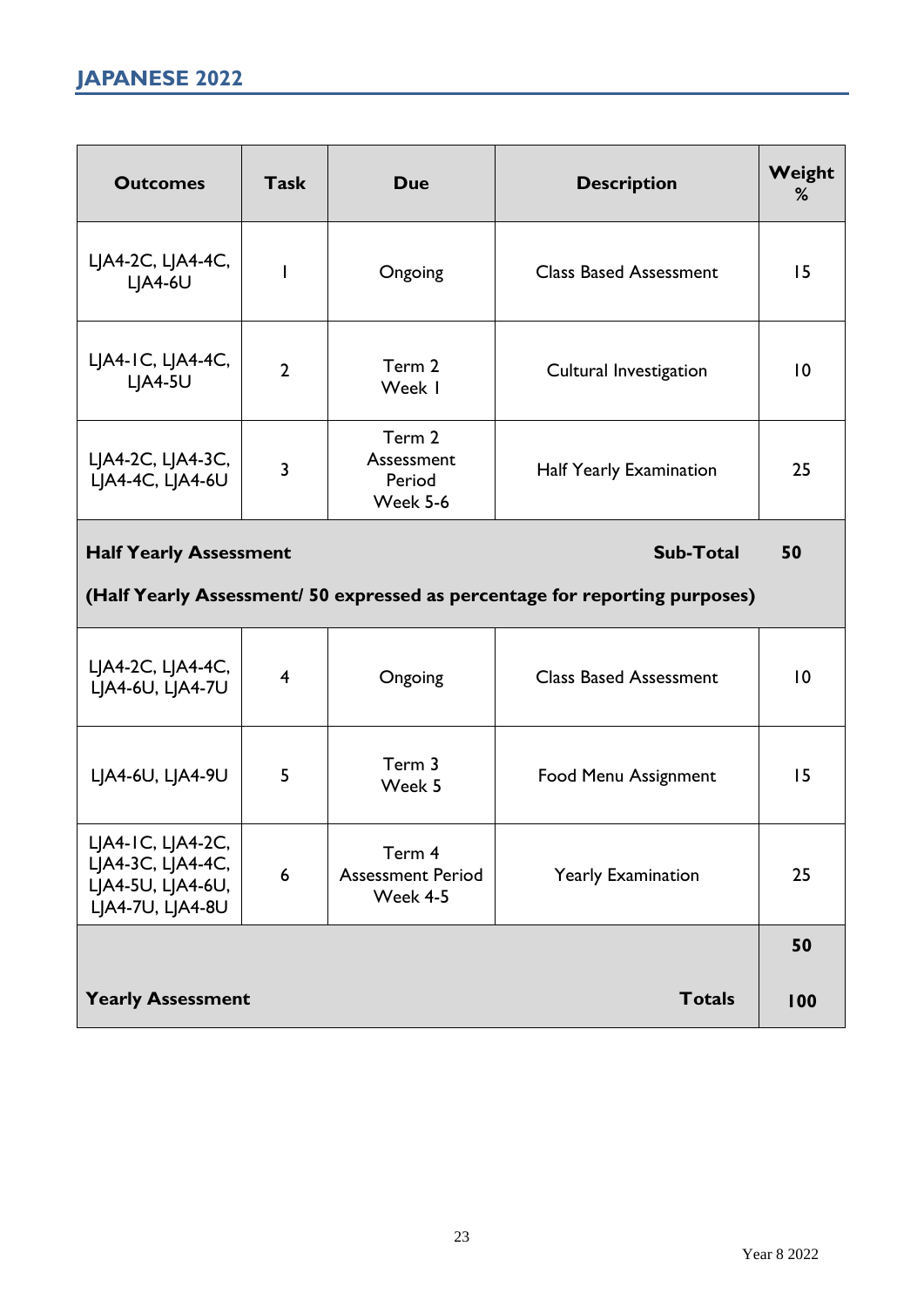<span id="page-24-0"></span>

|                | <b>COMPONENT/DOMAIN</b> | Weight<br>$\%$ |
|----------------|-------------------------|----------------|
| CI             | Performance             | 25             |
| C <sub>2</sub> | Composition             | 25             |
| C <sub>3</sub> | Aural                   | 25             |
| C <sub>4</sub> | Musicology              | 25             |
| <b>Total</b>   |                         | 100            |

| <b>Outcomes</b>                 | <b>Task</b>    | <b>Due</b>                 | <b>Description</b>                                                          |    | CI   C2   C3   C4 |                  |    | Weight<br>% |
|---------------------------------|----------------|----------------------------|-----------------------------------------------------------------------------|----|-------------------|------------------|----|-------------|
| 4.7, 4.8,<br>4.10, 4.11         | ı              | Term I<br><b>Week 9-10</b> | <b>Musicology Assessment</b><br>Individual ICT Research Task                |    |                   |                  | 25 | 25          |
| 4.7, 4.8, 4.9                   | $\overline{2}$ | Term 2<br>Week 5-6         | <b>Aural Assessment</b>                                                     |    |                   | 20               |    | 20          |
| 4.1, 4.2, 4.3                   | Ongoing        |                            | <b>Class Tasks</b>                                                          | 5  |                   |                  |    | 5           |
| <b>Half Yearly Assessment</b>   |                |                            |                                                                             |    |                   | <b>Sub-Total</b> |    | 50          |
|                                 |                |                            | (Half Yearly Assessment /50 expressed as percentage for reporting purposes) |    |                   |                  |    |             |
| 4.4, 4.5, 4.6,<br>4.9, 4.10     | $\overline{3}$ | Term 3<br>Week 8           | <b>Composition Assessment</b>                                               |    | 25                |                  |    | 25          |
| 4.1, 4.2, 4.3                   | $\overline{4}$ | Term 4<br>Week 4-5         | <b>Performance Assessment</b>                                               | 20 |                   |                  |    | 20          |
| 4.7, 4.8, 4.9,<br>4.11, 4.12    | Ongoing        |                            | <b>Class Tasks</b>                                                          |    |                   | 5                |    | 5           |
| <b>Yearly Assessment Totals</b> |                |                            |                                                                             |    | 25                | 25               | 25 | 100         |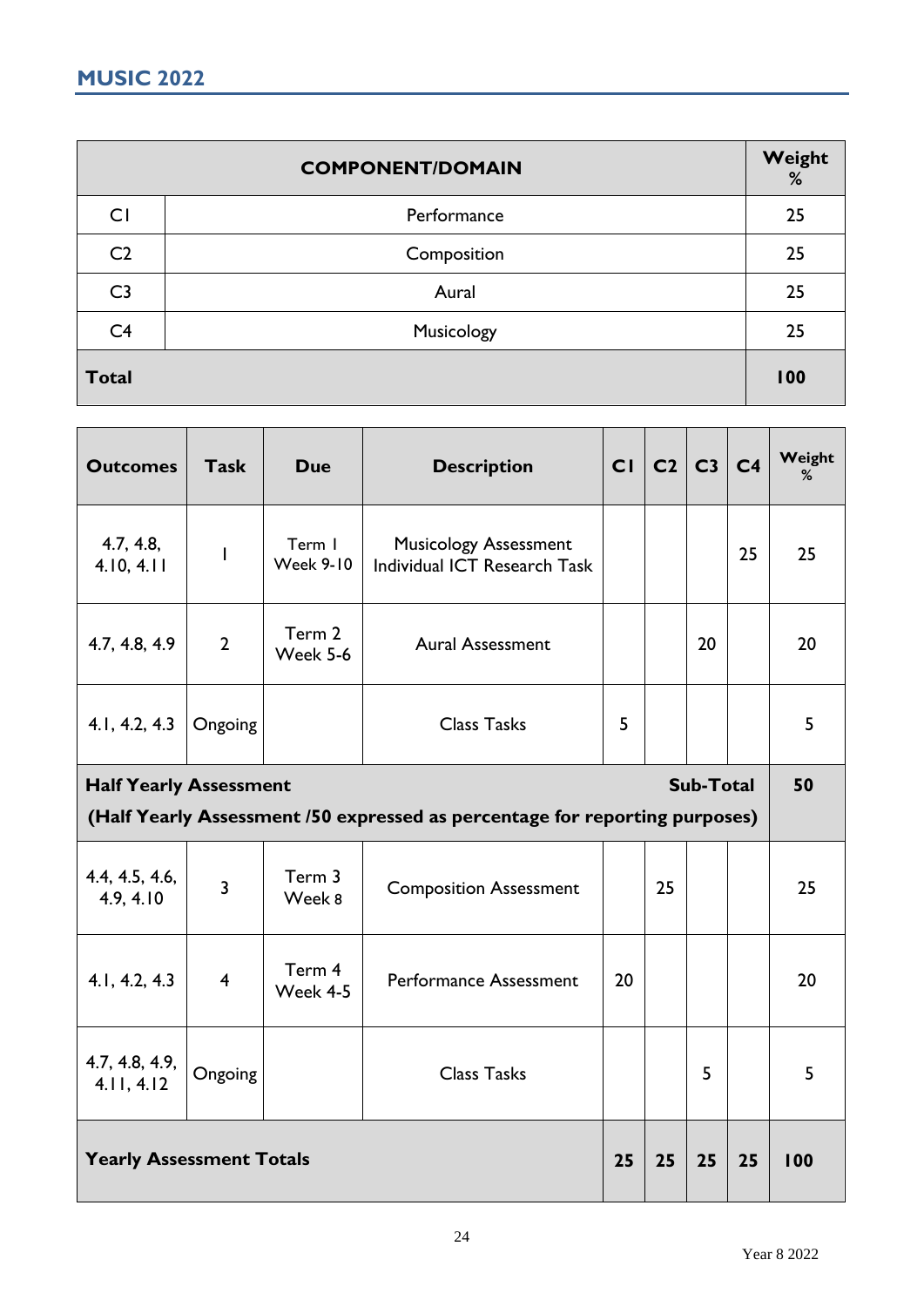<span id="page-25-0"></span>

|                | <b>COMPONENT/DOMAIN</b> | Weight<br>% |
|----------------|-------------------------|-------------|
| C1             | Performance             | 25          |
| C <sub>2</sub> | Composition             | 25          |
| C <sub>3</sub> | Aural                   | 25          |
| C <sub>4</sub> | Musicology              | 25          |
| <b>Total</b>   |                         | 100         |

| <b>Outcomes</b>                                                             | <b>Task</b>    | <b>Due</b>                                 | <b>Description</b>                                           |    | CI   C2   C3   C4 |                  |    | Weight<br>% |
|-----------------------------------------------------------------------------|----------------|--------------------------------------------|--------------------------------------------------------------|----|-------------------|------------------|----|-------------|
| 4.7, 4.8,<br>4.10, 4.11                                                     | I              | Term I<br><b>Week 9-10</b>                 | <b>Musicology Assessment</b><br>Individual ICT Research Task |    |                   |                  | 20 | 20          |
| 4.7, 4.8, 4.9                                                               | $\overline{2}$ | Term 2<br>Assessment<br>Period<br>Week 5-6 | <b>Aural Assessment</b>                                      |    |                   | 20               |    | 20          |
| 4.1, 4.2, 4.3                                                               | Ongoing        |                                            | <b>Class Tasks</b>                                           | 5  |                   |                  |    | 5           |
| <b>Half Yearly Assessment</b>                                               |                |                                            |                                                              |    |                   | <b>Sub-Total</b> |    | 45          |
| (Half Yearly Assessment /45 expressed as percentage for reporting purposes) |                |                                            |                                                              |    |                   |                  |    |             |
|                                                                             |                |                                            |                                                              |    |                   |                  |    |             |
| 4.11, 4.12                                                                  | 3              | Term 3<br>Week 4                           | <b>Integrated Project</b>                                    |    | 5                 |                  | 5  | 10          |
| 4.4, 4.5, 4.6,<br>4.9, 4.10                                                 | $\overline{4}$ | Term 3<br><b>Week 9-10</b>                 | <b>Composition Assessment</b>                                |    | 20                |                  |    | 20          |
| 4.1, 4.2, 4.3                                                               | 5              | Term 4<br>Week 4-5                         | Performance Assessment                                       | 20 |                   |                  |    | 20          |
| 4.7, 4.8,<br>4.12                                                           | Ongoing        |                                            | <b>Class Tasks</b>                                           |    |                   | 5                |    | 5           |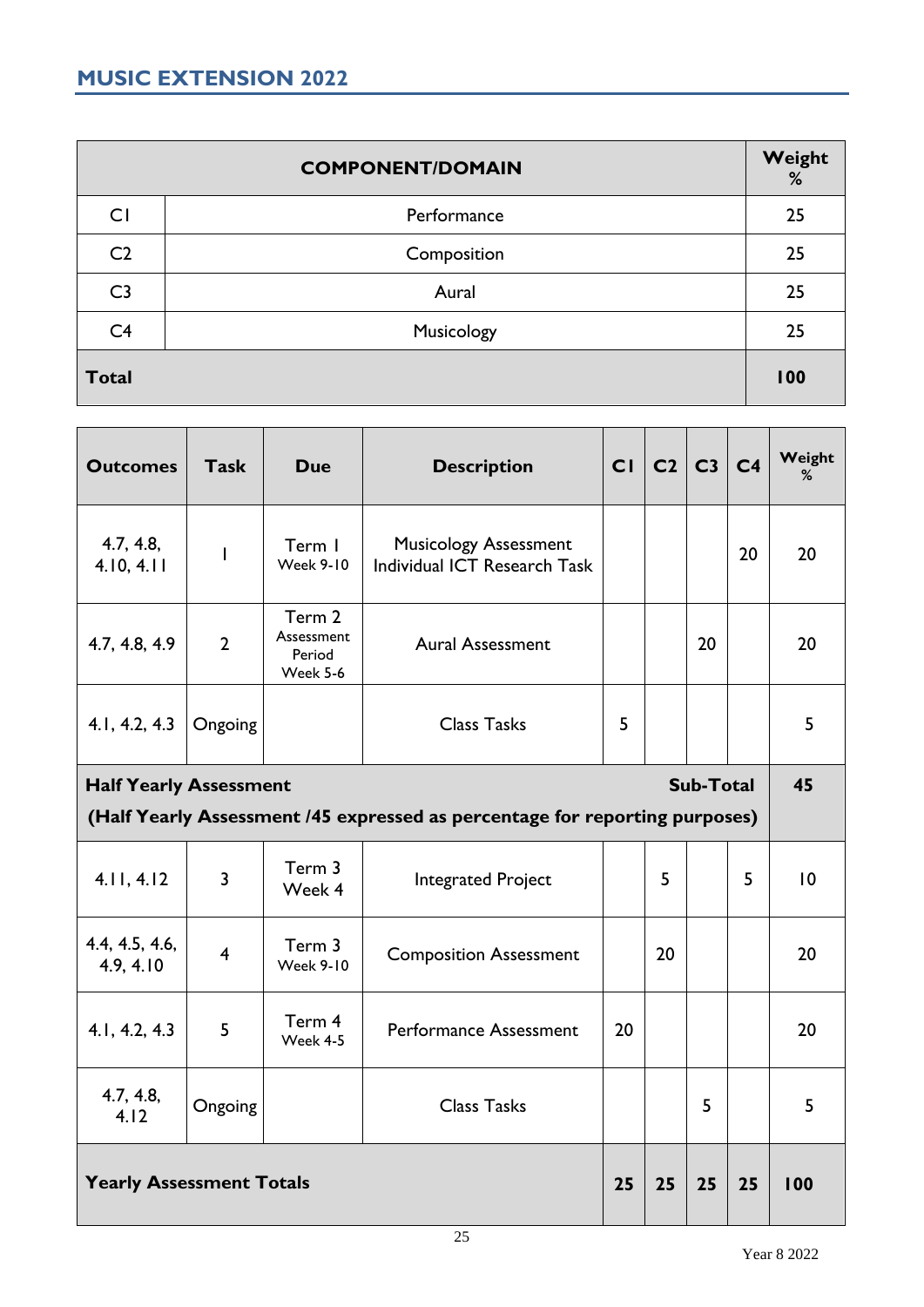# <span id="page-26-0"></span>**TECHNOLOGY(MANDATORY) – HOME ECONOMICS 2022**

| <b>Timing</b>                        | <b>Area of Study</b>                                                               |                |                                                  |                                  | <b>Project Name</b>                                                      |             |                          |    |
|--------------------------------------|------------------------------------------------------------------------------------|----------------|--------------------------------------------------|----------------------------------|--------------------------------------------------------------------------|-------------|--------------------------|----|
| Semester I<br>or                     |                                                                                    |                | Materials Technologies<br><b>Textiles Focus</b>  |                                  | New Earth Entrepreneur                                                   |             |                          |    |
| Semester 2                           | Agriculture and Food<br>Technologies                                               |                | <b>Fantastic Food</b>                            |                                  | 50                                                                       |             |                          |    |
|                                      | <b>Total</b>                                                                       |                |                                                  |                                  |                                                                          |             |                          |    |
|                                      |                                                                                    |                |                                                  |                                  | <b>Technology Textiles Outcomes</b>                                      |             |                          |    |
| <b>Outcomes</b>                      |                                                                                    | <b>Task</b>    | Due                                              |                                  | <b>Description</b>                                                       | Weight<br>% |                          |    |
| TE4-IDP<br><b>TE4-9MA</b>            |                                                                                    | L              | Year 8<br>Assessment period<br>(as per calendar) |                                  | Research and Design Folio                                                | 20          |                          |    |
| TE4-2DP<br>TE4-3DP                   |                                                                                    | $\overline{2}$ | Year 8<br>Assessment period<br>(as per calendar) |                                  | <b>Practical Project</b>                                                 | 20          |                          |    |
| $TE4 - 10TS$                         |                                                                                    | $\overline{3}$ | Year 8<br>Assessment period<br>(as per calendar) |                                  | Ongoing classwork                                                        | 10          |                          |    |
| <b>Half-Yearly Sub Total</b>         |                                                                                    |                |                                                  |                                  | (Half Yearly Assessment/ expressed as percentage for reporting purposes) | 50          |                          |    |
|                                      |                                                                                    |                | <b>Technology Food Outcomes</b>                  |                                  |                                                                          |             |                          |    |
| <b>Outcomes</b>                      |                                                                                    | <b>Task</b>    | <b>Due</b>                                       |                                  | <b>Description</b>                                                       | Weight<br>% |                          |    |
| TE4-IDP<br>TE4-2DP<br><b>TE4-6FO</b> |                                                                                    |                | Year 8<br>Assessment period<br>(as per calendar) |                                  | Research Design Folio                                                    | 20          |                          |    |
| TE4-3DP                              |                                                                                    | $\overline{2}$ | Year 8<br>Assessment period<br>(as per calendar) |                                  |                                                                          |             | <b>Practical Project</b> | 20 |
|                                      | Year 8<br>$\overline{3}$<br>TBATE4-3DP<br>Assessment period<br>(as per calendar) O |                |                                                  | <b>Individual Practical Task</b> | $\overline{10}$                                                          |             |                          |    |
| <b>Yearly Total Assessment</b>       |                                                                                    |                |                                                  |                                  |                                                                          | 100         |                          |    |

Once pattern of study is set for each class, an updated schedule will be issued to the student.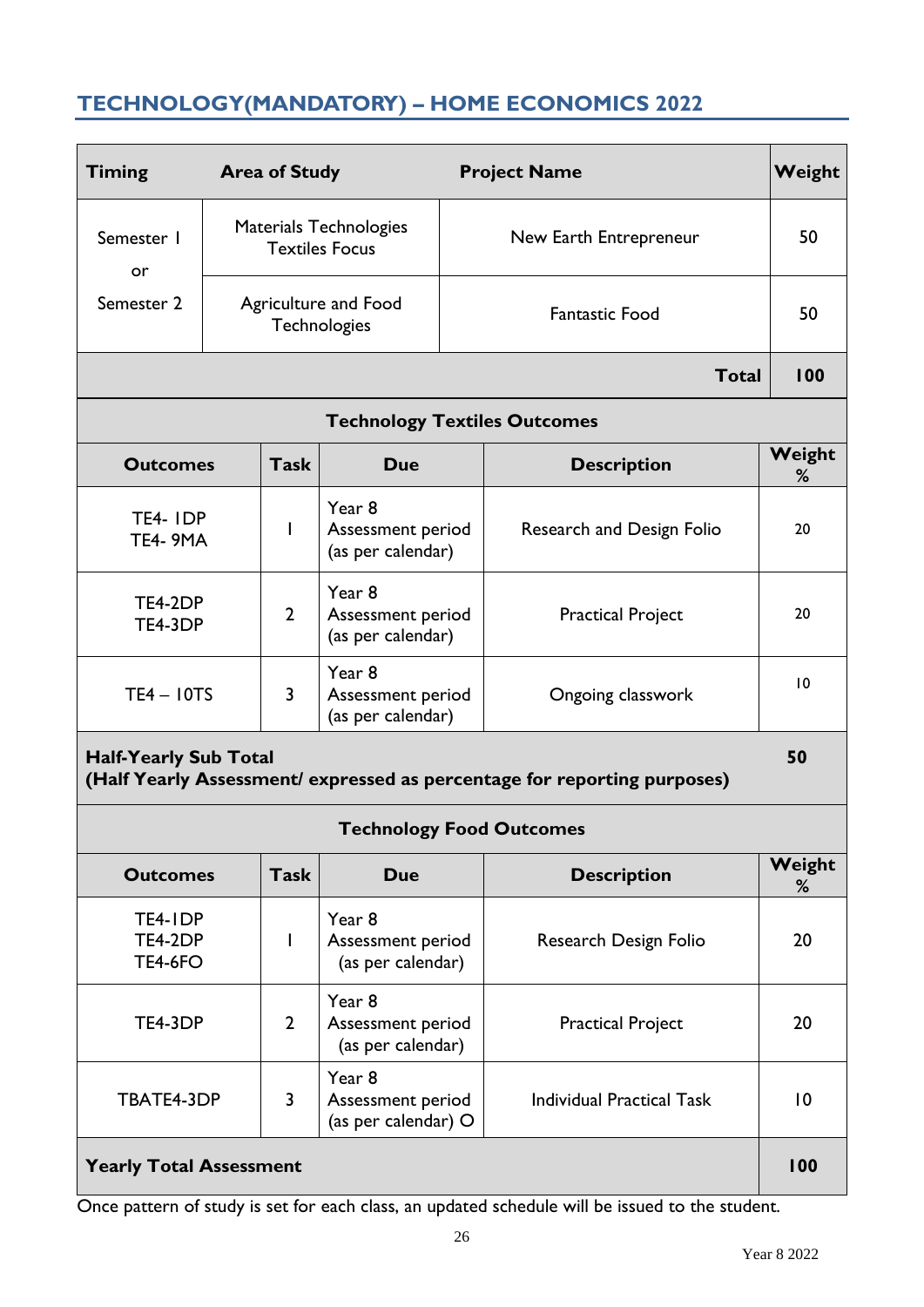# <span id="page-27-0"></span>**TECHNOLOGY(MANDATORY) INDUSTRIAL ARTS 2022**

Technology Mandatory is based upon 4 context areas: Agriculture and Food, Digital Technologies, Materials Technologies and Engineered Systems.

Two content areas will be addressed each year in IA, however the practical project may be changed to allow for rooming and materials availability.

A practical project will be completed each semester.

Each content area has equal weighting.

| <b>Timing</b> | <b>Area of Study</b>        | <b>Project Name</b>      | Weight |
|---------------|-----------------------------|--------------------------|--------|
| Semester I    | <b>Engineered Systems</b>   | <b>Rubber Band Racer</b> | 50     |
| Semester 2    | <b>Digital Technologies</b> | Arduino Lamp             | 50     |
| <b>Total</b>  |                             |                          | 100    |

| <b>Outcomes</b>                                                           | <b>Task</b>    | Due                | <b>Description</b>       | Weight          |  |
|---------------------------------------------------------------------------|----------------|--------------------|--------------------------|-----------------|--|
| TE4-IDP, TE4-2DP,<br>TE4-3DP                                              |                | Assessment<br>Week | <b>Practical Project</b> | 30              |  |
| TE4-IDP, TE4-2DP,<br>TE4-3DP, TE4-8EN                                     | $\overline{2}$ | Assessment<br>Week | Journal/Folio            | 10              |  |
| <b>TE4-8EN, TE4-10TS</b>                                                  | $\overline{3}$ | Term I Week 6      | Assignment               | 10              |  |
| <b>Half Yearly Assessment Sub-Total</b>                                   |                |                    |                          |                 |  |
| (Half Yearly Assessment / expressed as percentage for reporting purposes) |                |                    |                          |                 |  |
| TE4-IDP, TE4-2DP,<br>TE4-3DP                                              |                | Assessment<br>Week | <b>Practical Project</b> | 30              |  |
| TE4-IDP, TE4-2DP,<br>TE4-3DP, TE4-7DI                                     | $\overline{2}$ | Assessment<br>Week | Journal/Folio            | $\overline{10}$ |  |
| <b>TE4-7DI, TE4-10TS</b>                                                  | $\overline{3}$ | Term 3 Week 8      | Assignment               | $\overline{10}$ |  |
| <b>Yearly Assessment</b><br><b>Totals</b>                                 |                |                    |                          |                 |  |